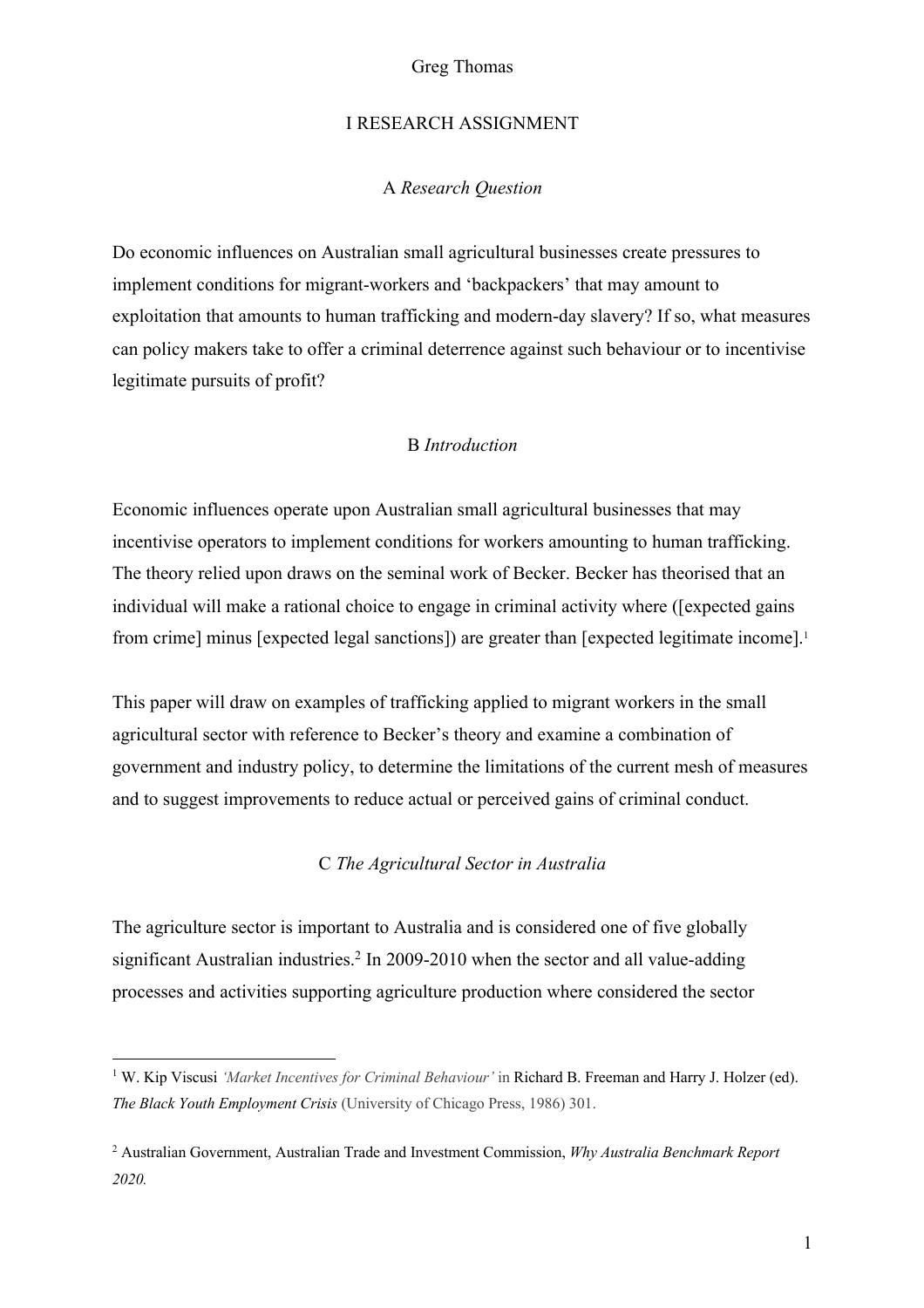contributed to GDP to the amount of \$155 billion dollars or 12% of GDP.<sup>3</sup> At the time of the last census agriculture was Australia's single biggest contributor to GDP growth amounting to 0.5% of the 1.9% rise in GDP in the 2016-17 financial year.<sup>4</sup>

The agricultural sector's linkages to other supply chains highlights the criticality of the importance of being able to identify human trafficking in the vast supply chain it supports. For example, in 1998-99 the majority of agricultural output was used as an intermediate input for other sectors,<sup>5</sup> and while in 2010-11 there were approximately 307,000 people employed in the sector, there were 1.6 million employed when the entire supply chain was considered.<sup>6</sup>

## D *Human Trafficking & Modern-Day Slavery*

The terms 'Human Trafficking' and 'Modern Day Slavery' are often used interchangeably. This paper uses the definitions from the *Modern Slavery Act 2018* (Cth) (MSA)7 and refers to offences that would be an offence under sections 2708 or 2719 of the *Criminal Code 1995* (Cth) (CC) particularly forced labour.<sup>10</sup>

## E *Exploitative Criminal 'expected benefits'*

Two categories of 'expected benefits' are explored including current drivers leading to an expectation of benefits and the factors tempering those expectations. These categories are:

<sup>3</sup> National Rural Health Alliance Ltd, 'Economic contribution of regional, rural and remote Australia', *National Rural Health Alliance Ltd* (Webpage), < https://www.ruralhealth.org.au/book/economic-contribution-regionalrural-and-remote-australia>.

<sup>4</sup> Ray Johnson, 'Agriculture is now the powerhouse driving economic growth in Australia, *Agricultural Appointments* (Blog), 15 September 2017, <https://www.agri.com.au/agriculture-is-now-the-powerhousedriving-economic-growth-in-australia/>.

<sup>5</sup> Australian Government, Productivity Commission, *Trends in Australian Agriculture, Productivity Commission Research Paper* (2005).

<sup>6</sup> National Rural Health Alliance Ltd, 'Economic contribution of regional, rural and remote Australia', *National Rural Health Alliance Ltd* (Webpage), < https://www.ruralhealth.org.au/book/economic-contribution-regionalrural-and-remote-australia>.

<sup>7</sup> *Modern Slavery Act 2018* (Cth).

<sup>8</sup> *Criminal Code 1995* (Cth) div 270.

 $9$  Ibid div 271.

 $10$  Ibid s 270.6.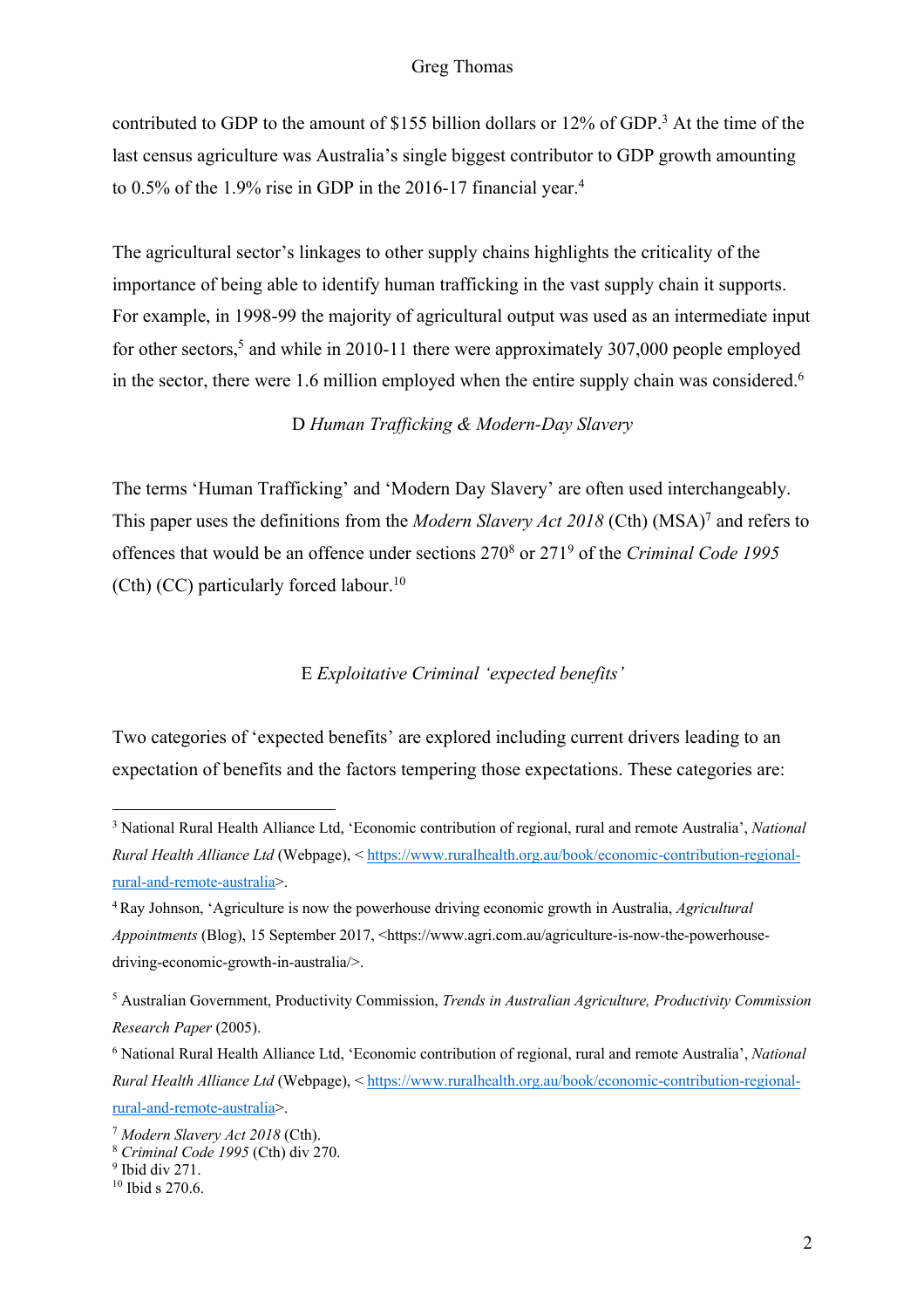'profits to the farm or farmer, including the avoidance of loss' and 'profits to labour hire firms (LHF), or consultants'.

## 1 *Profit to Farms and Farmers*

Australian farms are historically small, family run businesses<sup>11</sup>, however market volatility and continual decline in terms of trade have gradually pushed the agricultural sector towards seeking economies of scale.<sup>12</sup> The Australian agriculture sector has always been one of Australia's most volatile industries which effects output<sup>13</sup> seeking profit through scale offers an attractive proposition. There is however no guarantee that larger farms will lead to higher profits and attempting to do so often leads farmers to take risky investment decisions which often fail.14 In addition there are those that are rejecting economies of scale in favour of looking for other ways to maximise profit.<sup>15</sup> Because of the economic headwinds facing many Australian farmers there are those who may feel compelled to engage in illegal activity in order to maximise their profits. Some have suggested that "to adequately address the issues, we must first understand why some farmers feel they have no choice but to act illegally". 16

<https://search.ebscohost.com/login.aspx?direct=true&db=edselp&AN=S0743016719314597&site=edslive&scope=site>

<sup>11</sup> Australian Government, Productivity Commission, *Trends in Australian Agriculture, Productivity Commission Research Paper* (2005).

<sup>12</sup> Jackson, T & Martin, '*Trends in the size of Australian farms'*, Agricultural Commodities, vol. 4, no. 3, pp. 122–131, viewed 23 August 2020.

<sup>&</sup>lt;https://search.ebscohost.com/login.aspx?direct=true&db=edsibc&AN=edsibc.635300971654194&site=edslive&scope=site>.

<sup>13</sup> Australian Government, Productivity Commission, *Trends in Australian Agriculture, Productivity Commission Research Paper* (2005) p 17.

<sup>14</sup> Jackson, T & Martin, '*Trends in the size of Australian farms'*, Agricultural Commodities, vol. 4, no. 3, pp. 122–131, viewed 23 August 2020.

<sup>&</sup>lt;https://search.ebscohost.com/login.aspx?direct=true&db=edsibc&AN=edsibc.635300971654194&site=edslive&scope=site>.

<sup>15</sup> Newsome, L 2020, '*Beyond "get big or get out*': Female farmers' responses to the cost-price squeeze of Australian agriculture', Journal of Rural Studies, vol. 79, pp. 57–64, viewed 23 August 2020,

<sup>16</sup> National Farmer's Federation, 'Worker shortage holds farmers to ransom', *National Farmer's Federation*  (Blog, 8 March 2019) <https://nff.org.au/media-release/worker-shortage-holds-farmers-to-ransom/>.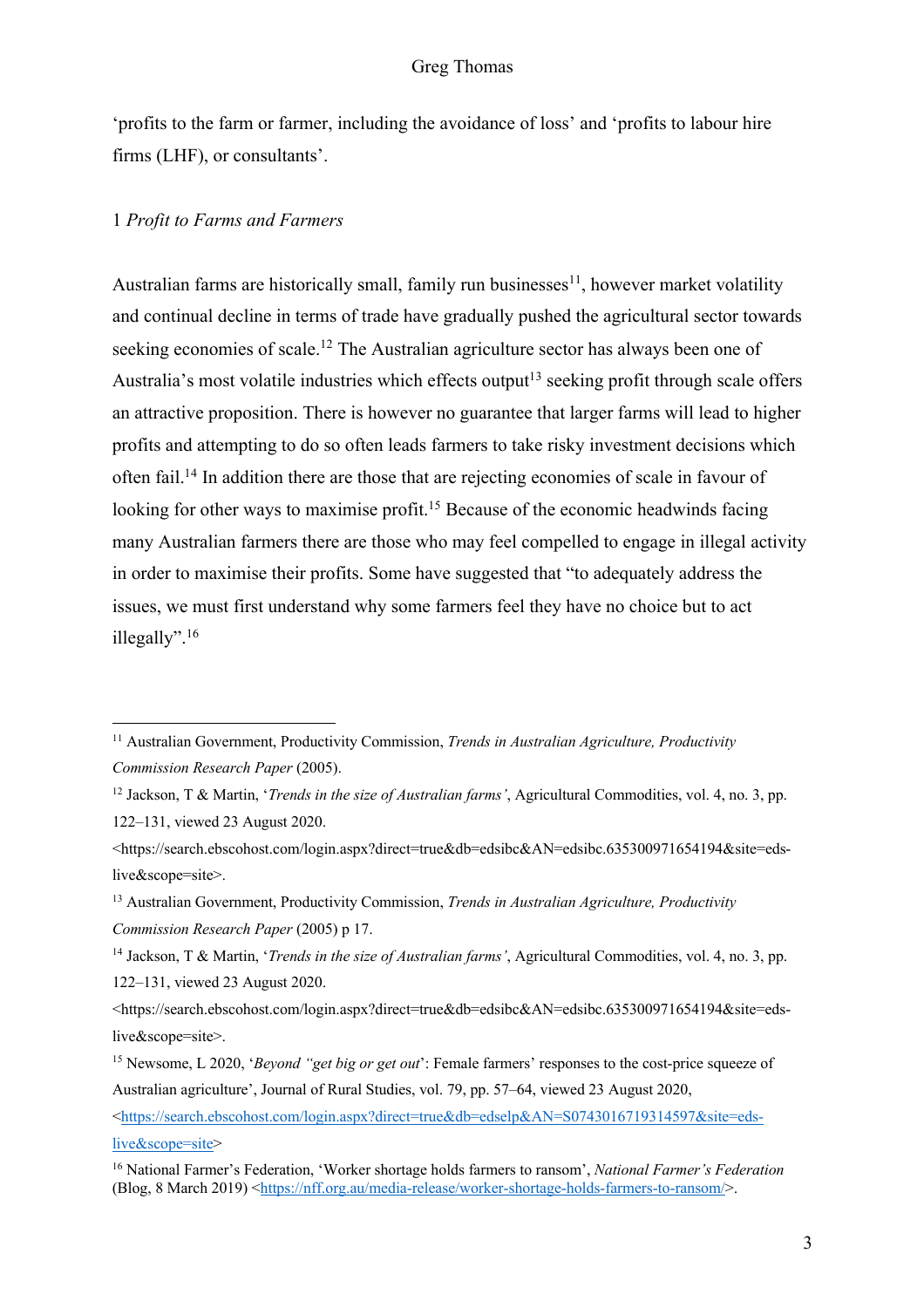# 2 *Challenges in Obtaining Labour*

Obtaining labour to conduct seasonal farm-work is a challenge, much of labour force is provided by migrant labour, with many being channelled to complete 88 days of farm work under the Australian Governments  $417$  visa scheme<sup>17</sup> requiring young foreign workers wishing to extend their working holiday visa in Australia for a further 12-months to complete this work.<sup>18</sup> Labour shortages are common<sup>19</sup> and this issue has been exacerbated by the recent border closures in response to the COVID-19 pandemic.<sup>20</sup>

This difficult labour market coupled and a race against time to get produce to market instead of it 'withering-on-the-vine' has led to large numbers of farmers becoming dependant on 'unreliable and ill-suited forms of labour'.<sup>21</sup> The former President of the Australian Blueberry Grower's Association said 'You've got to get the crop off and you get who you can'. 22 The National Farmer's Federation (NFF) has suggested this results in conditions where some farmers determine they have no choice but to hire 'undocumented' migrants remaining in Australia in breach of visa conditions.<sup>23</sup> Some farmers have admitted that economic pressures also compel them to engage in practices contrary to Australian labour standards<sup>24</sup> including underpayments, poor accommodation, threats and violence. 25

Butterworths  $1<sup>st</sup>$  ed, 2013) p 55.

<sup>&</sup>lt;sup>17</sup> Australian Government Department of Home Affairs, 'working holiday visa (subclass 419) first working holiday visa', *Department of Home Affairs*, (Webpage, 18 June 2020)

<sup>&</sup>lt;https://immi.homeaffairs.gov.au/visas/getting-a-visa/visa-listing/work-holiday-417/first-working-holiday- $\frac{417}{18}$  Australian Government Department of Home Affairs, 'working holiday visa (subclass 419) second working

holiday visa', *Department of Home Affairs*, (Webpage, 18 June 2020)

 $\frac{1}{100}$  <https://immi.homeaffairs.gov.au/visas/getting-a-visa/visa-listing/work-holiday-417/second-working-holiday-

<sup>417&</sup>gt;. 19 Mares, P., 2005, July. '*Seasonal migrant labour: a boon for Australian country towns.*' *2nd Future of Australia's country towns conference* (pp. 11-13).

<sup>20</sup> Neef A. 'Legal and social protection for migrant farm workers: lessons from COVID-19.' *Agriculture and Human Values*. 2020 May 19:1.

<sup>21</sup> National Farmer's Federation, 'Worker shortage holds farmers to ransom', *National Farmer's Federation*  (Blog, 8 March 2019) <https://nff.org.au/media-release/worker-shortage-holds-farmers-to-ransom/>. <sup>22</sup> https://www.abc.net.au/news/2020-09-15/backpacker-farm-workers-speak-of-wageexploitation/12545294?nw=0

<sup>23</sup> Howe, J., Clibborn, S., Reilly, A., van den Broek, D., Wright, C, 2015, '*Towards a durable future: tackling labour challenges in the Australian horticulture industry'* , The University of Sydney.

<sup>24</sup> National Farmer's Federation, 'Worker shortage holds farmers to ransom', *National Farmer's Federation*  (Blog, 8 March 2019) <https://nff.org.au/media-release/worker-shortage-holds-farmers-to-ransom/>.

<sup>25</sup> Andreas Schloenhardt & Jarrod Jolly, *Trafficking in Persons in Australia myths and realities* (LexisNexis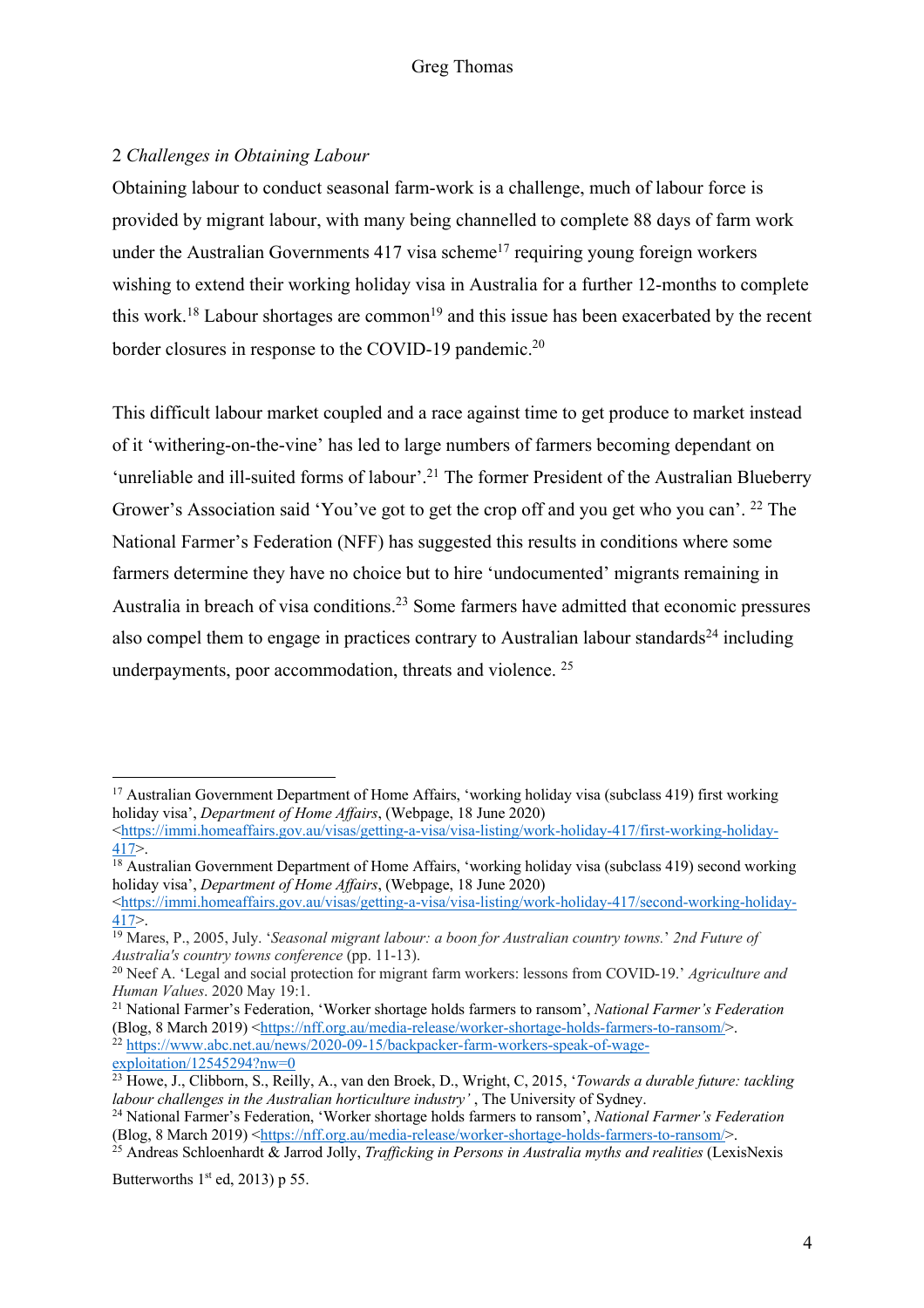# (a) *Underpayment of Agricultural Labour*

The extent of underpayment is anecdotally very high, with Alan Fells, who chaired Federal Government's Migrant Workers' Taskforce between 2016 and 2018 stating that "there would be several hundreds of thousands of people underpaid."26

The remote and isolated nature of many farms coupled with the seasonal and transitory nature of the workforce leads to an obfuscation of the worker's plights which may offer an opportunity to engage in exploitative practices including underpayment<sup>27</sup> and while 'undocumented' workers are at a comparatively higher risk of exploitation many farmers engaged in non-compliant practices do so inadvertently, compelled by the economic imperative to harvest or plant their time sensitive crops without the capacity to engage in due diligence, else forgo the season's income.<sup>28</sup> Not all exploitation is inadvertent though and there are 'rogue labour hire' firms deliberately exploiting this workforce.<sup>29</sup>

# 3 *Profit to Labour Hire Firms and Consultants*

LHF act as 'middle-man' between workers and farms. The Recruitment and Consulting Services Association (RCSA) says some small farm operators are overborne by economic pressures or naïve and do not make reasonable enquires into the nature of the labour they are supplied to ensure that exploitative practices are not employed.<sup>30</sup> Additionally criminal syndicates operating outside of the agricultural industry are setting out to deliberately exploit foreign labour.<sup>31</sup>

<sup>26</sup>Katri Uibu, 'There are new human rights here', *ABC News Online,* (Online, 15 September 2020) <https://www.abc.net.au/news/2020-09-15/backpacker-farm-workers-speak-of-wage $exploitation/12545294?nw=0$ 

<sup>&</sup>lt;sup>27</sup> International Labour Organisation, *Profits and Poverty: The economics of forced labour*, (2014).

<sup>28</sup> National Farmer's Federation, 'Worker shortage holds farmers to ransom', *National Farmer's Federation*  (Blog, 8 March 2019) <https://nff.org.au/media-release/worker-shortage-holds-farmers-to-ransom/>. <sup>29</sup> Kath Sullivan and Bridget Fitzgerald, 'Australian farmer' reliance on illegal labour as exploitation is readily accepted, report say, *ABC News Online,* (Online, 12 March 2019)< https://www.abc.net.au/news/rural/2019-03- 08/farm-labour-report-says-farmers-rely-on-illegal-labour/10881832> and *Inspector Hortle* v *Aprint* [2007].

<sup>&</sup>lt;sup>30</sup> Kath Sullivan and Bridget Fitzgerald, 'Australian farmer' reliance on illegal labour as exploitation is readily accepted, report say, *ABC News Online,* (Online, 12 March 2019)< https://www.abc.net.au/news/rural/2019-03- 08/farm-labour-report-says-farmers-rely-on-illegal-labour/10881832>.

<sup>31</sup> Katri Uibu, 'There are no human rights here', *ABC News Online,* (Online, 15 September 2020) <https://www.abc.net.au/news/2020-09-15/backpacker-farm-workers-speak-of-wageexploitation/12545294?nw=0  $>$ .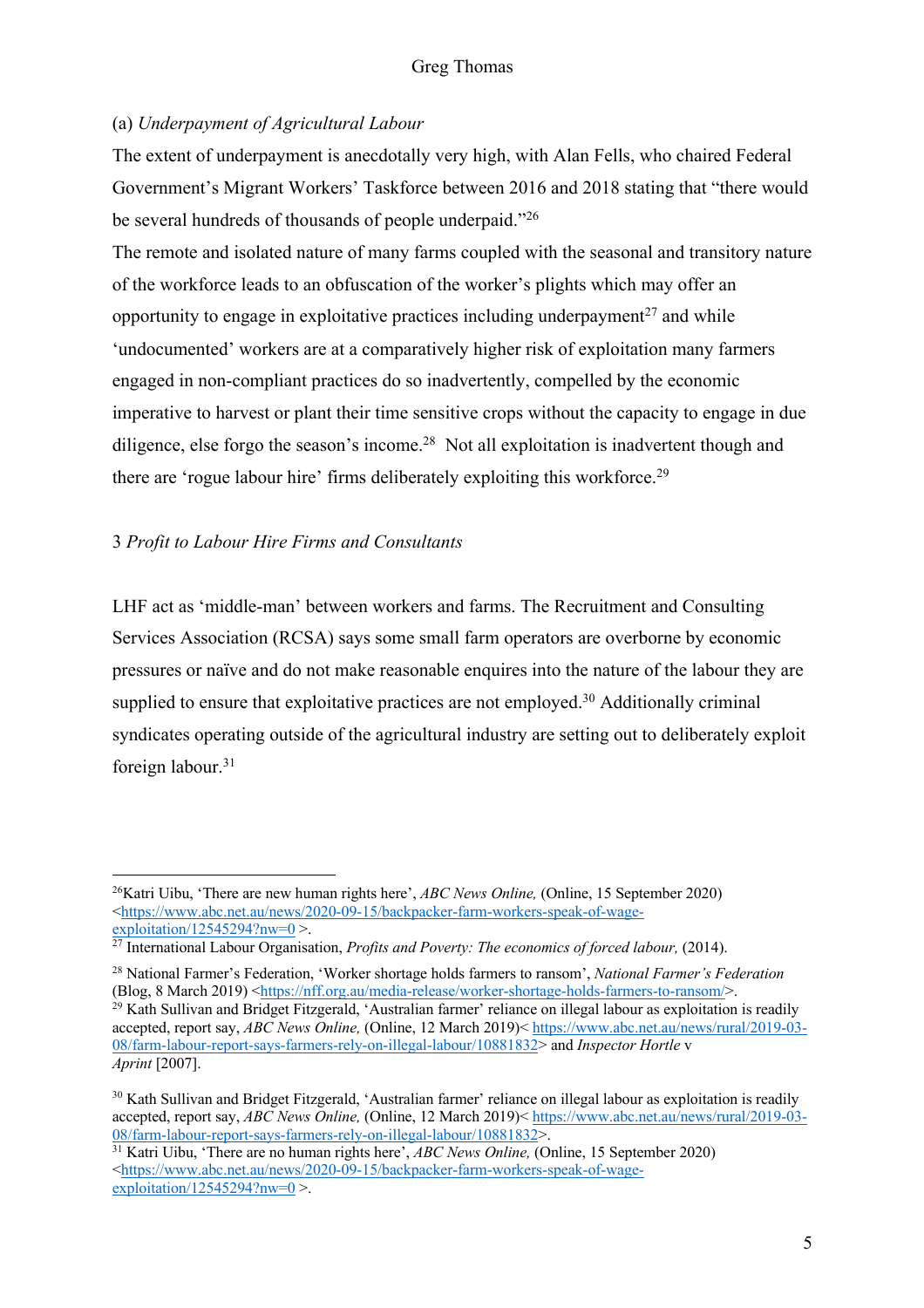Some of the motives behind these organisations are more obvious than others for example, simply paying the workers a low rate of income, and charging the farmer a higher rate of income immediately results in increased profits. One method in which this type of exploitation can occur can be found in the complaints made by an alleged victim who has contacted the Fair Work Ombudsman (FWO) and has indicated that she was paid such a low rate that after working for two-months had only managed to save \$AUD70.32 One method used by firms and farms is to contract migrant workers to be remunerated on a 'piece-rate' which compensates them based on, for example the number of plants they are able to pick or plant. Oftentimes the level of transparency behind how these rates were determined was absent. This contrasts with the way in which most Australian's are engaged in wage work, compensated at protected hourly rates.33 The current national minimum wage in Australia is  $$19.84$  an hour<sup>34</sup> however one alleged victim says that she received an effective rate of pay at a strawberry plantation of just \$2.50 per hour.35

LHF also exploit the migrant worker's need for housing, in remote locations where options may be limited. For example, one victim has alleged that upon entering into an arrangement with a certain LHF she was made to stay in accommodation provided by the organisation at a cost to her of \$AUD125 dollars per week. This arrangement allegedly remained during her two-month engagement with the firm despite only being offered16 days or paid work.<sup>36</sup>

Another alleged method used by LHF has been asking the victims of their exploitation to act, effectively as recruitment agents for further victims, <sup>37</sup> this opens up victims to criminal liability themselves.<sup>38</sup> One victim alleged she was offered \$AUS100 for each worker she could encourage to engage with the LHF.

F *Expectation of Legal Sanctions*

<sup>32</sup> Ibid. 33 Ibid. 34 Australian Government, 'Employees pay, leave and entitlements' *business.gov.au* (Webpage, 1 September 2020) <https://www.business.gov.au/people/pay-and-conditions/employees-pay-leave-and-entitlements>. 35 Katri Uibu, 'There are no human rights here', *ABC News Online,* (Online, 15 September 2020)

<sup>&</sup>lt;https://www.abc.net.au/news/2020-09-15/backpacker-farm-workers-speak-of-wage $exploitation/12545294?nw=0$  >.

<sup>36</sup> Ibid.  $37$  Ibid.

<sup>38</sup> *Criminal Code 1995* (Cth) div 271.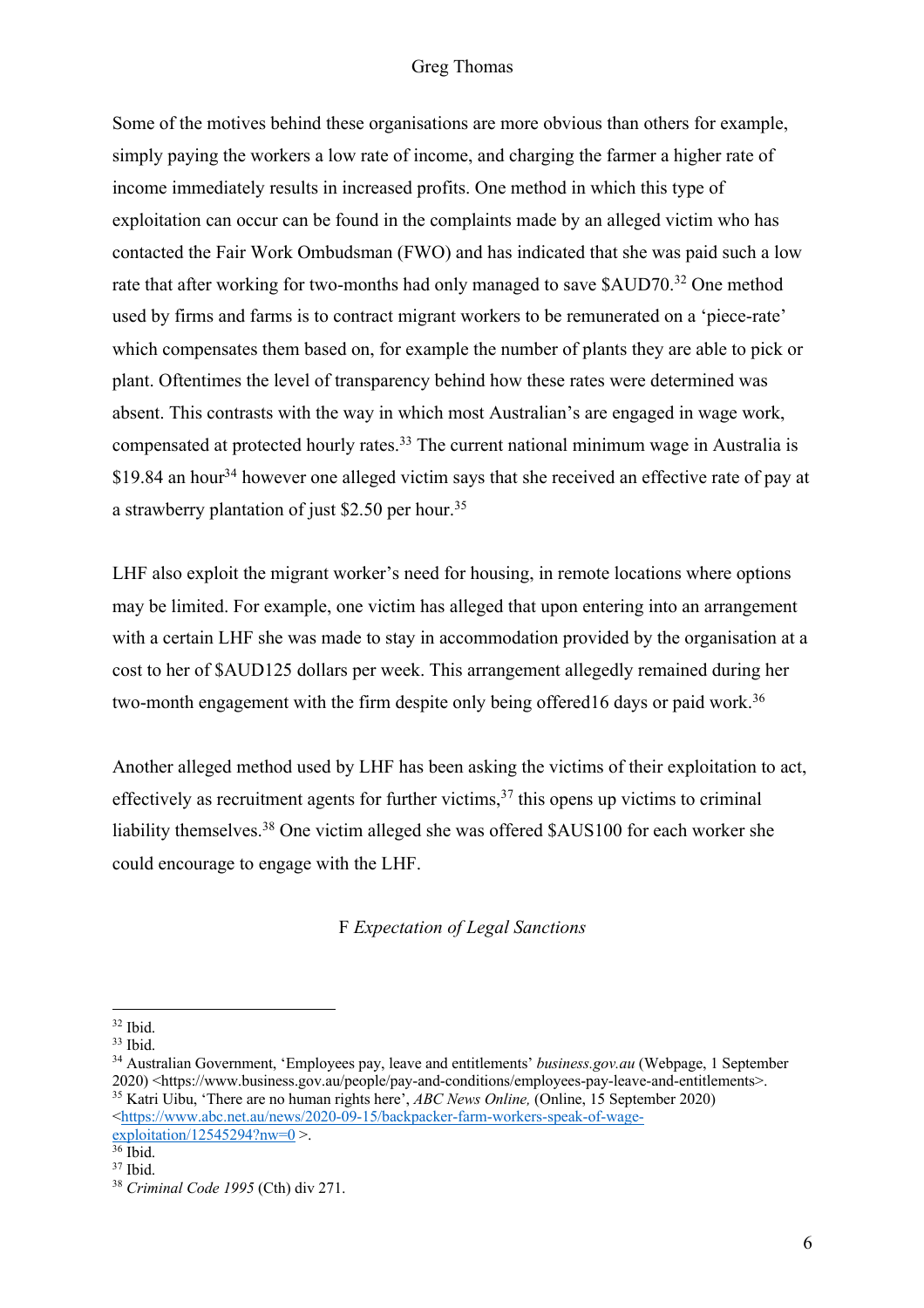This section explores why farmers and LHF do not expect legal sanctions and reforms aimed at increasing these expectations. Factors explored include lack of education amongst farmers, LHF and victims, the remote nature of many of the workplaces leading to a lack of detection, a limited number of prosecutions relative to the number of complaints received, and inadequate penalties.

## 1 *Lack of Education and Transparency*

It has been stated by the RCSA that many farmers are not in a position to determine if the workers provided through LHF are entitled to work in Australia and are receiving the pay and conditions to which they are legally entitled.<sup>39</sup> There are a number of proposed and extant initiatives discussed below.

<sup>&</sup>lt;sup>39</sup> Kath Sullivan and Bridget Fitzgerald, 'Australian farmer' reliance on illegal labour as exploitation is readily accepted, report say, *ABC News Online,* (Online, 12 March 2019)< https://www.abc.net.au/news/rural/2019-03- 08/farm-labour-report-says-farmers-rely-on-illegal-labour/10881832>.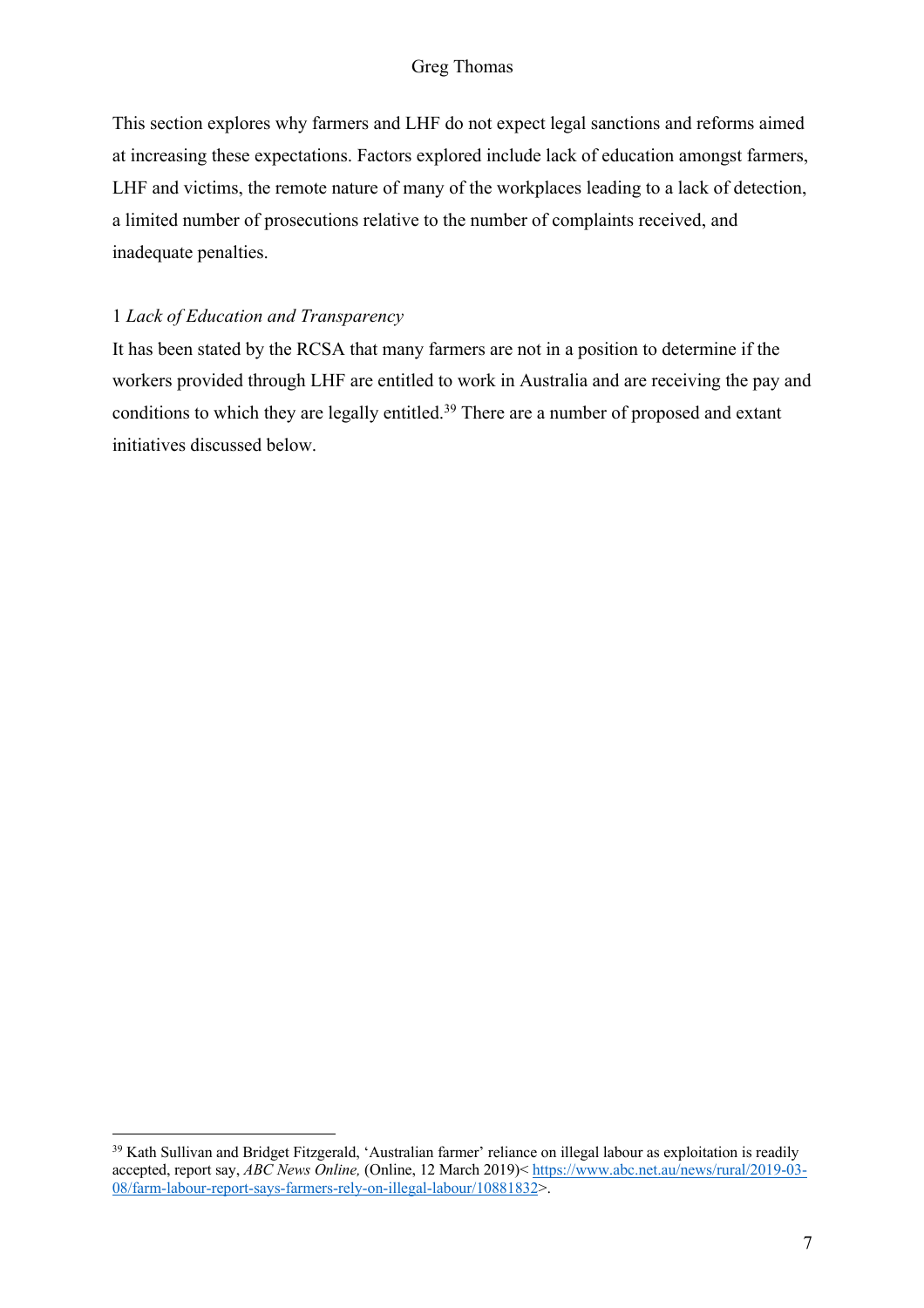## *(a) Worker Education*

In 2015 the Abbott government attempted to educate the potential victims by putting the onus of receiving adequate rates of pay on workers potentially at risk of exploitation by ensuring that they provided payslips or other evidence showing that they were adequately paid as a condition of seeking an extension for their second year visa.40 Given the discrepancy in bargaining power between workers and their employers coupled with the fact that workers may still be exploited and still lose any chance to stay in Australia for another year some have indicated that this does not represent an effective or equitable solution and more onus should be placed on the employers.<sup>41</sup>

# *(b) Industry and Worker Education*

The NFF continues to lobby for a specific agricultural visa, their rationale being that this would assist farmers to know that workers engaged are in Australia legitimately and employed under conditions compliant with Australian law, and that their presence in Australia was known to relevant authorities.<sup>42</sup> The NFF goes a step further and has suggested that only farmers that demonstrate compliance with laws designed to end the exploitation in this sector could access the proposed visa scheme. <sup>43</sup> Industry has also taken matters into their own hands to educate both farmers and their customers. One initiative is GroCom's Fair Farm initiative (FFI).<sup>44</sup> The FFI's primary objective is to lift employment practices in the horticulture sector aimed at reducing the risks of exploitation of workers through training, certification and market enforcement.45

*(i) Training* 

<sup>40</sup> Katri Uibu, 'There are new human rights here', *ABC News Online,* (Online, 15 September 2020) <https://www.abc.net.au/news/2020-09-15/backpacker-farm-workers-speak-of-wage- $\frac{\text{exploitation}}{12545294?n \text{w} = 0}$  >.

<sup>&</sup>lt;sup>42</sup> Kath Sullivan and Bridget Fitzgerald, 'Australian farmer' reliance on illegal labour as exploitation is readily accepted, report say, *ABC News Online,* (Online, 12 March 2019)< https://www.abc.net.au/news/rural/2019-03- 08/farm-labour-report-says-farmers-rely-on-illegal-labour/10881832>.

<sup>43</sup> Ibid. 44 Fair Farms, 'About Fair Farms', *Fair Farms*, (Webpage, 2019)< https://www.fairfarms.com.au/about-us/>.  $45$  Ibid.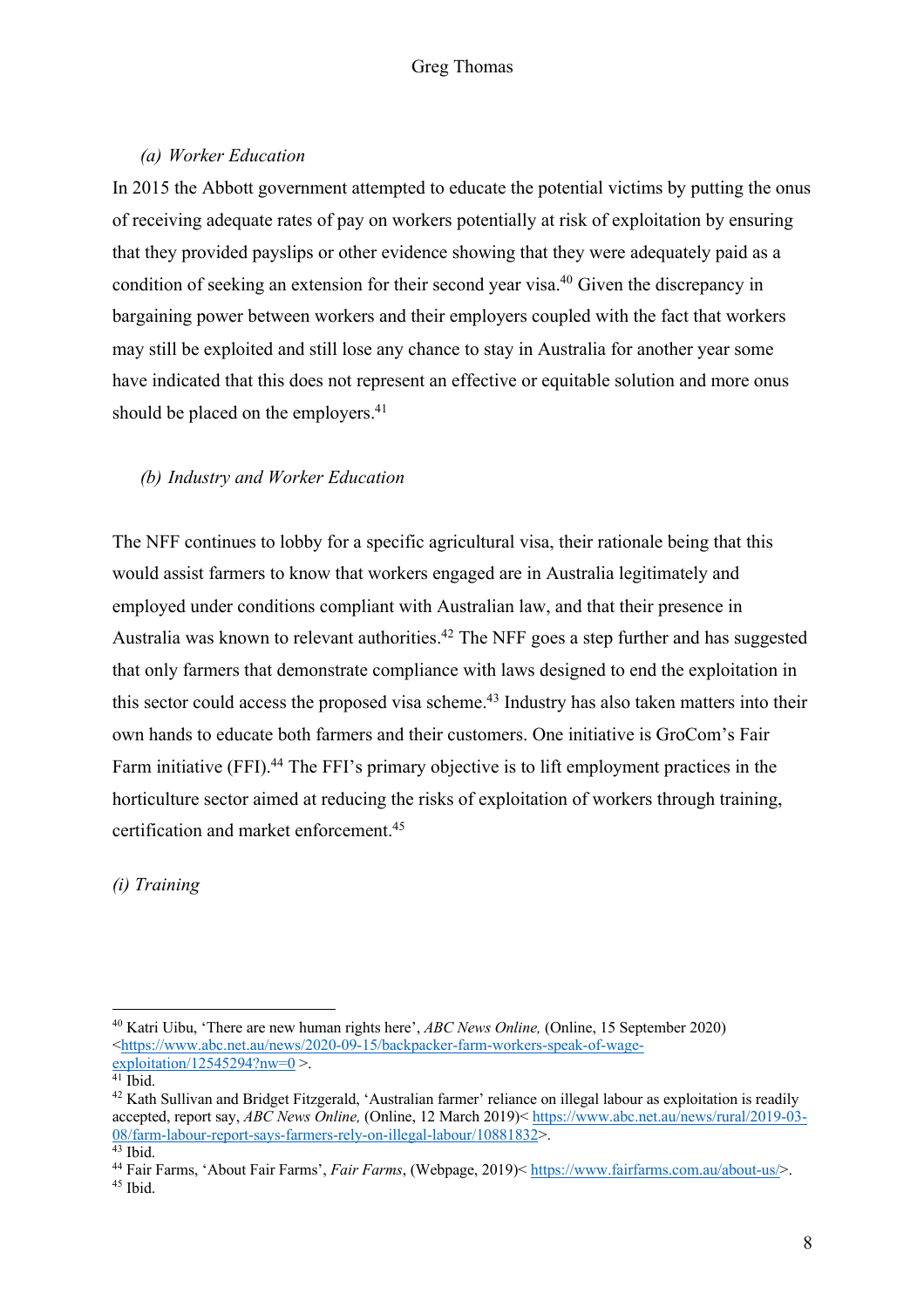The objective of training is to provide both farmers and any related businesses in the supply chain, including LHF with the information required to make informed decisions about who to hire and how to maintain compliance with the relevant employment practices.<sup>46</sup>

#### *(ii) Certification*

The initiative offers certification, which following any necessary training and auditing of the involved business the FFI participant can be issued with a certificate which is used to demonstrate that the business is compliant with the Fair Farms Standard.

#### *(iii) market enforcement*

Finally, something called 'market enforcement' is applied which is another type of education whereby the proponents of the initiative liaise with the buyers of fresh produce in order to encourage them to commit to only purchasing produce from certified suppliers. Woolworths has agreed to recognise this certification<sup>47</sup> and it was recently given additional weight with retail grocery giant Coles agreeing to accept FFI certification as evidence that suppliers complied with Coles' ethical sourcing policy.48

The final link in this supply chain from the 'farmgate to the plate' is the end consumer, who attends the grocery store to purchase their fresh produce. It has been said that "industry [needs] to continue to work with retailers to encourage more equitable returns for produce and to better educate consumers on the true costs of producing food."49 It is held that this type of transparency and education can drive customers at all levels to prioritise consuming products which have been produced in a supply chains free of worker exploitation. This concept is discussed later.<sup>50</sup> Governments rarely rely on solely on voluntary or market led compliance and often robust detection and enforcement regimes are needed to further

<sup>46</sup> Ibid.

<sup>47</sup> Woolworths Group, 'Woolworths welcomes the launce of the Fair Farms Initiative', *Woolworths Group*, (Webpage, 1 July 2019) <https://www.woolworthsgroup.com.au/page/community-and-responsibility/corporateresponsibility-news-updates/prosperity/woolworths-welcomes-the-launch-of-the-fair-farms-initiative>. <sup>48</sup> Growcom, 'Coles accepts Fair Farms Certification' (Media Release 26 May 2020) <https://www.growcom.com.au/2020/05/26/coles-accepts-fair-farms-certification/>.

<sup>49</sup> National Farmer's Federation, 'Worker shortage holds farmers to ransom', *National Farmer's Federation*  (Blog, 8 March 2019) <https://nff.org.au/media-release/worker-shortage-holds-farmers-to-ransom/>.  $50$  See section G 1.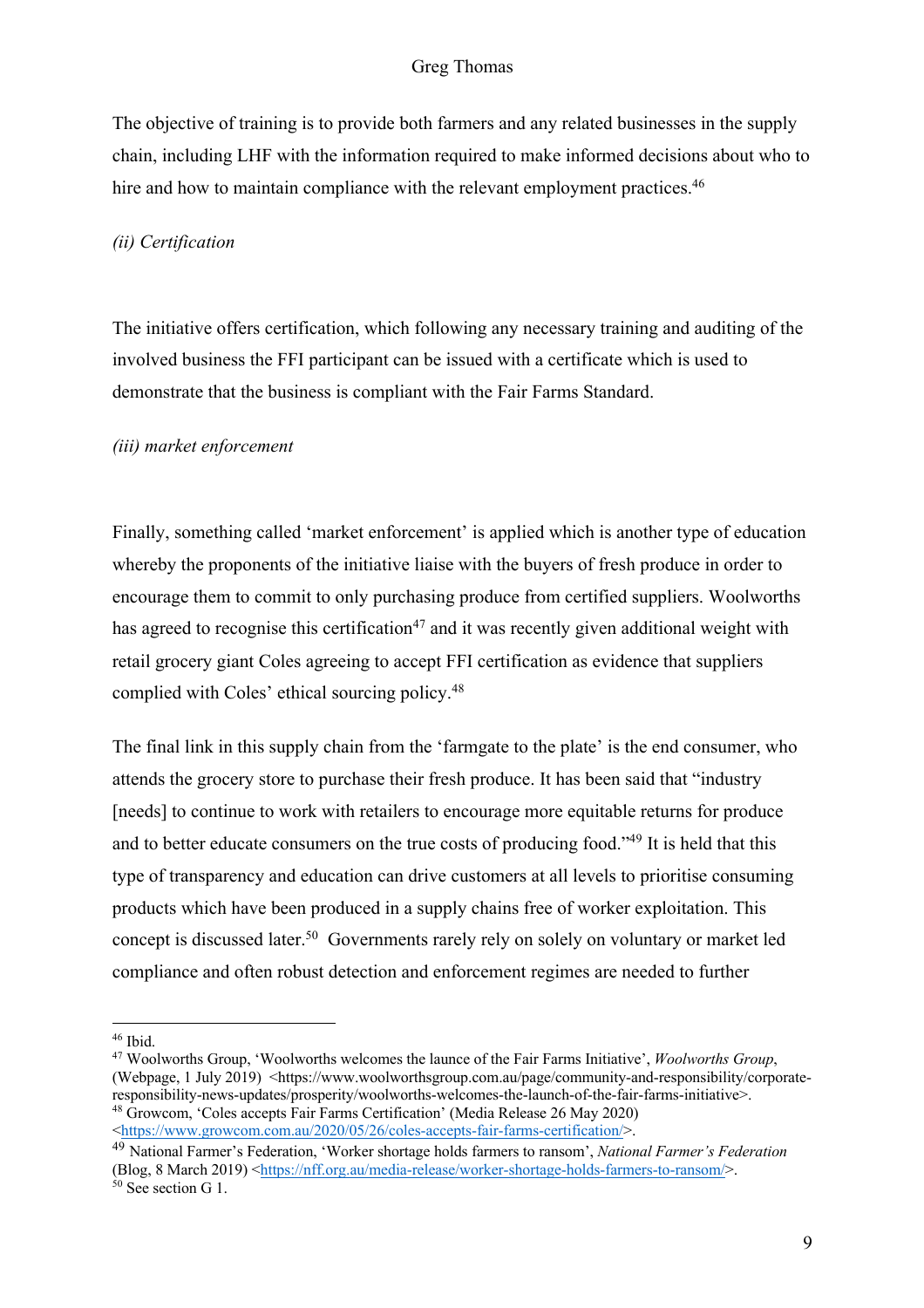increase both the perception of and actual implementation of sanctions, unfortunately it appears perceptions that these methods are currently inadequate has led many employers to continue exploiting workers.

#### 2 *Lack of Detection, Prosecution, and Penalties*

There are currently a number of measures in place which are currently limited in their effectiveness, discussed below are the actions of the FWO, the new National Labour Hire Registration Scheme (NLHRS), the reporting obligations of the  $MSA<sup>51</sup>$ , and the criminal sanctions of the  $CC^{52}$ . There appears that there may be a perceived lack of expectation of sanctions because of the limited effectiveness of each of these measures.

#### *(a) Fair Work Ombudsman*

There is a perception that FWO enforcement is rare, and when applied rarely leads to a prosecution or sanction. Documents obtained by ABC under Freedom of Information requirements have found that the FWO who is the responsible body for ensuring compliance with workplace law received 1,647 formal complaints in the 2019-20 financial year related to migrant workers and of those 1,412 or 86% were dealt with via education and / or dispute resolution and the remaining 14% dealt with via compliance and enforcement activities.<sup>53</sup> Ultimately only  $3\%$  of the total complaints resulted in a compliance outcome.<sup>54</sup> The FWO defends this approach on the basis that it helps to "maintain productive and cooperative employment relationships<sup>"55</sup> however the former chair of both the Australian Competition and Consumer Commission and the Federal Governments Migrant Worker's Task Force 2016 – 2018, Alan Fels has said that the "The FWO, for whatever reason, has not done enough to deliver adequate law enforcement in that area," and that he still feels the FWO's

<sup>51</sup> *Modern Slavery Act 2018* (Cth).

<sup>52</sup> *Criminal Code 1995* (Cth).

<sup>53</sup> Katri Uibu, 'There are new human rights here', *ABC News Online,* (Online, 15 September 2020) <https://www.abc.net.au/news/2020-09-15/backpacker-farm-workers-speak-of-wage $explotation/12545294?nw=0$ 

 $54$  Ibid.

 $55$  Ihid.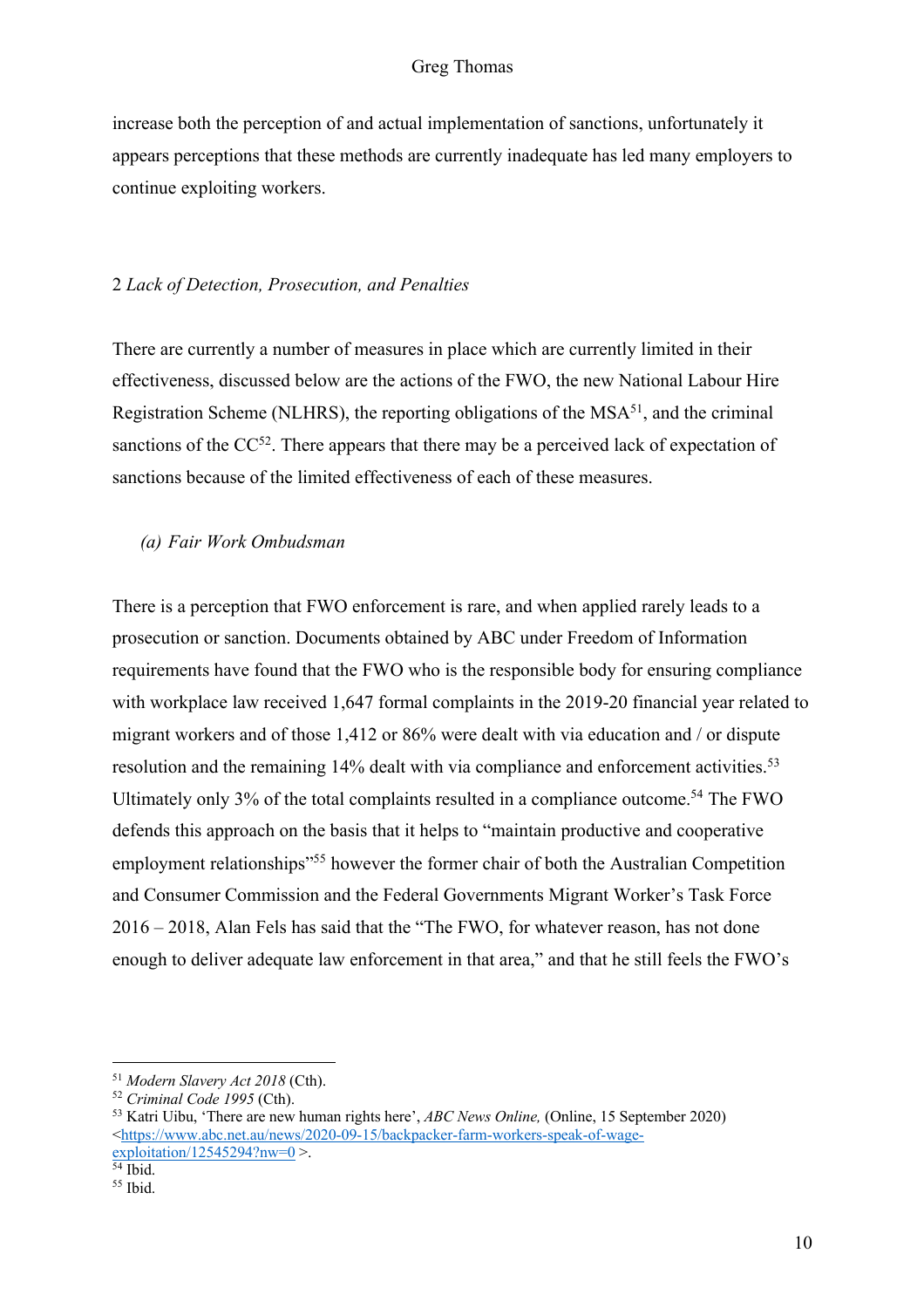efforts are "inadequate, given the scale of the problem".<sup>56</sup> This appears to be true when even conduct resulting in death is met only with a fine.<sup>57</sup>

# *(b) National Labour Hire Registration Scheme*

In 2019 The Federal Government implemented the NLHRS which has been welcomed by many industry groups.58 The Government implemented it in direct response to the complaints related to the labour hire industry which have been addressed in this paper<sup>59</sup>, as well as to address the growing number of criminal syndicates operating directly to exploit migrant workers. <sup>60</sup> These measures are however implemented on a state-by-state basis and is only currently operating in Queensland, South Australia and Victoria.<sup>61</sup> The scheme requires any LHF operating in these states to be licenced.<sup>62</sup> The onus is however on businesses that uses workers provided from the LHF to ensure that the provider is licensed. Penalties for noncompliance range up to AUD\$500,000.63

There are potential issues which include the state-based nature of the scheme, the onus being on the farmers, and the costs and complications of obtaining a licence. The Chief Financial Officer of the Bayside Group a labour hire firm has indicated that in order to obtain a licence the firm must have a proven track record of compliance with legal obligations. <sup>64</sup> The firm also has to pay an application fee, and ongoing fees, as well as the costs of administering the

<sup>56</sup> Ibid.

<sup>57</sup> Tom Major, 'Backpacker employer Bradford Clark Rosten fined \$65,000 over death linked to heat stress, *The New Daily,* (Online, 9 Octoober 2020)< https://thenewdaily.com.au/news/queensland/2020/10/09/backpackerfarm-death-heat-stress/>.

<sup>&</sup>lt;sup>58</sup> Kath Sullivan and Bridget Fitzgerald, 'Australian farmer' reliance on illegal labour as exploitation is readily accepted, report say, *ABC News Online,* (Online, 12 March 2019)< https://www.abc.net.au/news/rural/2019-03- 08/farm-labour-report-says-farmers-rely-on-illegal-labour/10881832>.

<sup>59</sup> CPA Australia, 'Labour hire licensing scheme: What you need to know', *CPA Australia,* (Website, December 2019) < https://www.cpaaustralia.com.au/public-practice/toolkit/inpractice/labour-hire-licensing-scheme-whatyou-need-to-know>.

 $\overline{60}$  Kath Sullivan and Bridget Fitzgerald, 'Australian farmer' reliance on illegal labour as exploitation is readily accepted, report say, *ABC News Online,* (Online, 12 March 2019)< https://www.abc.net.au/news/rural/2019-03- 08/farm-labour-report-says-farmers-rely-on-illegal-labour/10881832>.

<sup>61</sup> CPA Australia, 'Labour hire licensing scheme: What you need to know', *CPA Australia,* (Website, December 2019) < https://www.cpaaustralia.com.au/public-practice/toolkit/inpractice/labour-hire-licensing-scheme-whatyou-need-to-know>.

<sup>62</sup> Ibid.  $63$  Ibid.

<sup>64</sup> CPA Australia, 'Labour hire licensing scheme: What you need to know', *CPA Australia,* (Website, December 2019) < https://www.cpaaustralia.com.au/public-practice/toolkit/inpractice/labour-hire-licensing-scheme-whatyou-need-to-know>.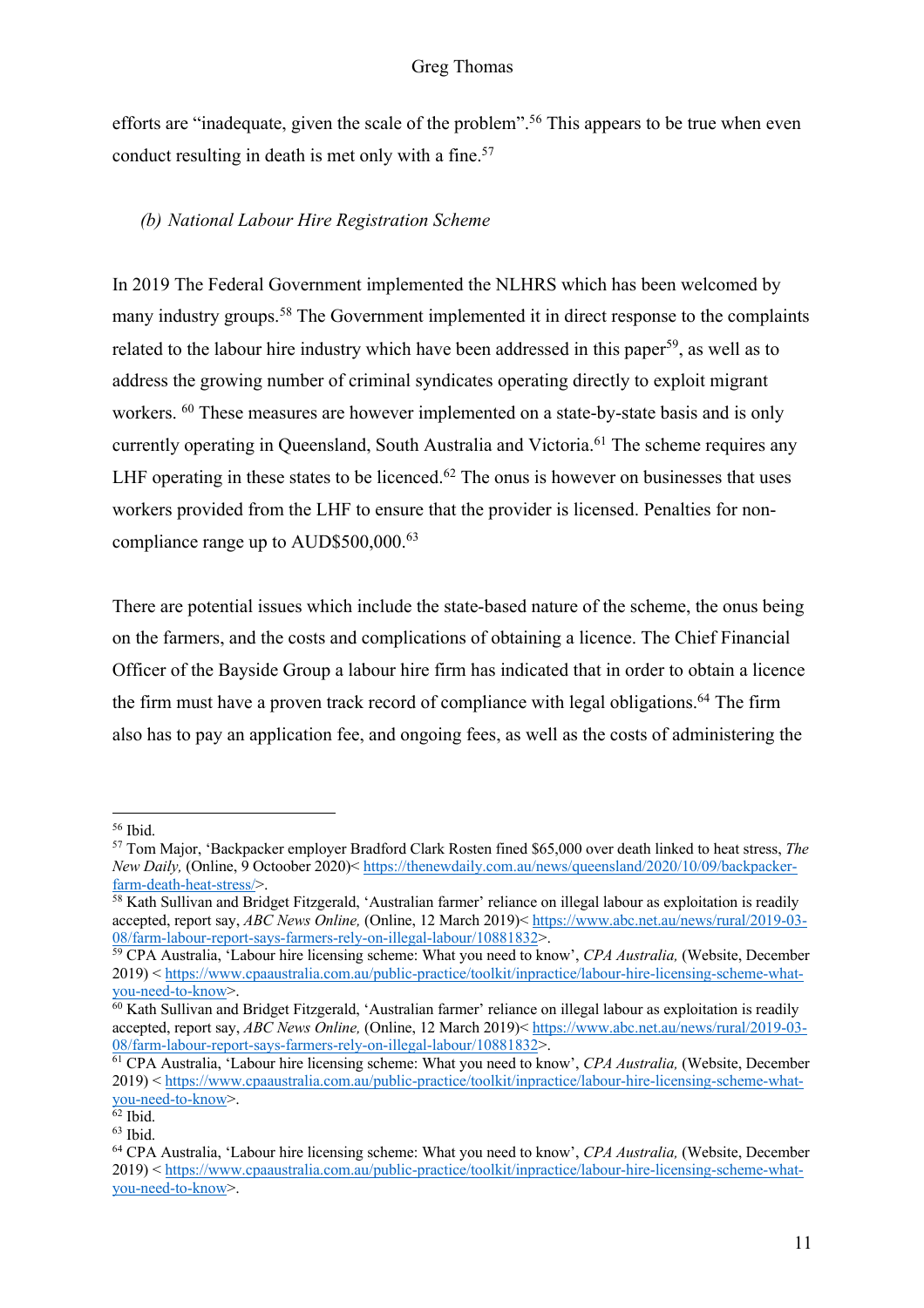program.65 The Bayside group for example has an entire team of workplace relations specialists and indicated that they still found the process difficult.<sup>66</sup> Where multiple certifications and licenses are required this can require additional administrative teams.67 This risks smaller businesses being unable to comply or, where businesses do choose to comply to pass on the costs to their customers, the farmers who may be driven away from these higher priced toward the potentially LHRs engaging in exploitative practices such as 'criminal syndicates' and 'gang-masters'.<sup>68</sup> While these new initiatives are welcomed, they cannot be looked at in isolation. Additional legislative measures including the  $MSA<sup>69</sup>$  and the  $CC<sup>70</sup>$  are in place to attempt to assure further compliance, with mixed success.

### *(c) Modern Slavery Act 2018*

The MSA<sup>71</sup> is another relatively new federal government initiative. The objective of the Act is to ensure that large organisations create a regimen to identify and eliminate human trafficking and modern-day slavery from their supply chains.72 The legislation only creates this obligation for businesses earning over  $\text{\$AUD100}$  million dollars (the reporting entity).<sup>73</sup> The obligations includes identifying any modern slavery in supply chains and to create risk management plans to eliminate and prevent it, and to provide a modern slavery statement indicating the extent to which the organisation complies with their obligations.<sup>74</sup> This once again places the onus on a person other than the small agricultural concern which is the subject of our paper. Theoretically any organisation within the reporting entities supply chain to be included in the risk assessment, however for large organisations like Coles and Woolworths the number of components in their supply chains can be large and complex and the cost of compliance for large organisations to thoroughly and proactively investigate each small supplier may be outweighed by the lack of expectation in sanctions. The Act currently

 $65$  Ibid.<br> $66$  Ibid.

 $67$  Dietz T, Estrella Chong A, Grabs J, Kilian B. 'How effective is multiple certification in improving the economic conditions of smallholder farmers? Evidence from an impact evaluation in Colombia's Coffee Belt.' *The Journal of Development Studies*. 2020 Jun 2;56(6):1141-60.

<sup>&</sup>lt;sup>68</sup> Kath Sullivan and Bridget Fitzgerald, 'Australian farmer' reliance on illegal labour as exploitation is readily accepted, report say, *ABC News Online,* (Online, 12 March 2019)< https://www.abc.net.au/news/rural/2019-03- 08/farm-labour-report-says-farmers-rely-on-illegal-labour/10881832>.

<sup>69</sup> *Modern Slavery Act 2018* (Cth).

<sup>70</sup> *Criminal Code 1995* (Cth).

<sup>71</sup> *Modern Slavery Act 2018* (Cth).

 $^{72}$  Law Council of Australia, 'Modern Slavery Act' (Factsheet, Law Council of Australia, July 2020).<br> $^{73}$  Ibid.

 $74$  Ibid.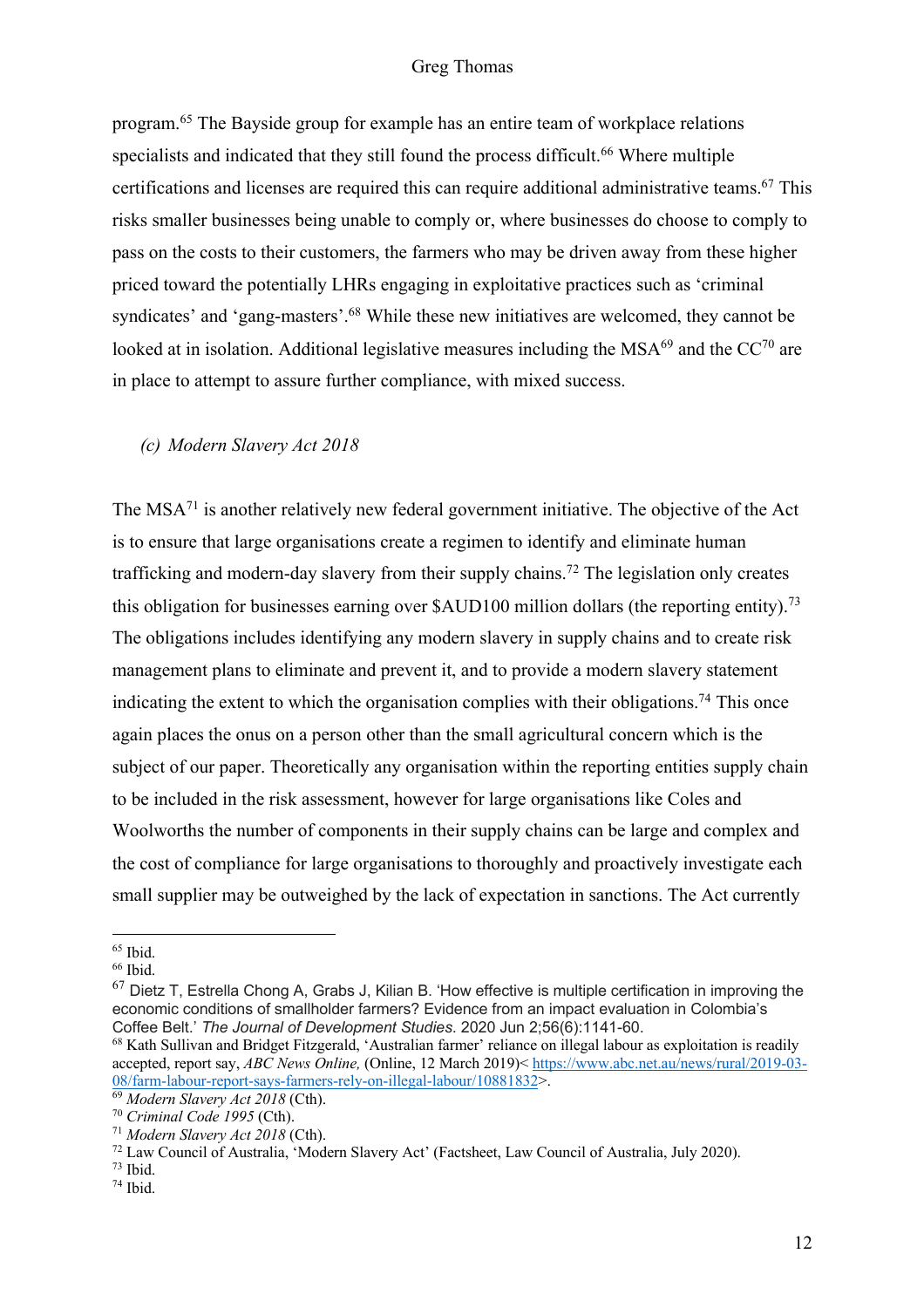does not include any penalties, nor is there a requirement for the modern slavery statement to be independently verified audited or assured.<sup>75</sup> This effectively means that larger organisations may simply ask their suppliers to ensure them that their operations are free from modern slavery and take at 'face-value' their responses, of course increasing the prevalence of initiatives like the FFI76 can assist larger organisations in this regard to voluntarily request independent assurance. These initiatives will not ensure compliance from those who do not have the time or knowledge to properly investigate their own operations, or those suppliers who choose to be unscrupulous. The lack of enforcement measures in the Act do not mean that it is a completely ineffective mechanism in terms of Becker's theory, the ability for the Government to publish details of a non-compliant organisation may impact upon the organisations expectations of legitimate profits, perhaps to obtain certification as an ethical supplier smaller farms may need to be proactively involved in their customers modern slavery statement further discussed below.<sup>77</sup> While the MSA does not provide for criminal sanctions for the kinds of offences discussed in this paper, the CC<sup>78</sup> does.

### *(d) Commonwealth Criminal Code*

The CC<sup>79</sup> criminalises some of the potential alleged offences already discussed in this paper where they could be categorised as forced labour.<sup>80</sup> However the lower expectation of criminal sanctions from this legislation is likely to be driven by a number of the factors this paper has already discussed including the remote and isolated nature of the labour force, <sup>81</sup> a lack of understanding from the alleged perpetrators that what they are engaged in is a serious crime of this nature,<sup>82</sup> and perhaps most importantly for those determined to break the law the low rate of success in prosecuting these crimes. Between 2004 and 2017 more than 750 human trafficking and slavery cases were referred to the Australian Federal Police (AFP)

<sup>&</sup>lt;sup>75</sup> Ibid.<br><sup>76</sup> See section F 1 (b).

<sup>77</sup> See section G 1. 78 *Criminal Code 1995* (Cth).

 $79$  Ibid.

<sup>80</sup> *Criminal Code 1995* (Cth) s 270.6.

 $81$  Ibid.

<sup>82</sup> Kath Sullivan and Bridget Fitzgerald, 'Australian farmer' reliance on illegal labour as exploitation is readily accepted, report say, *ABC News Online,* (Online, 12 March 2019)< https://www.abc.net.au/news/rural/2019-03-08/farm-labour-report-says-farmers-rely-onillegal-labour/10881832>.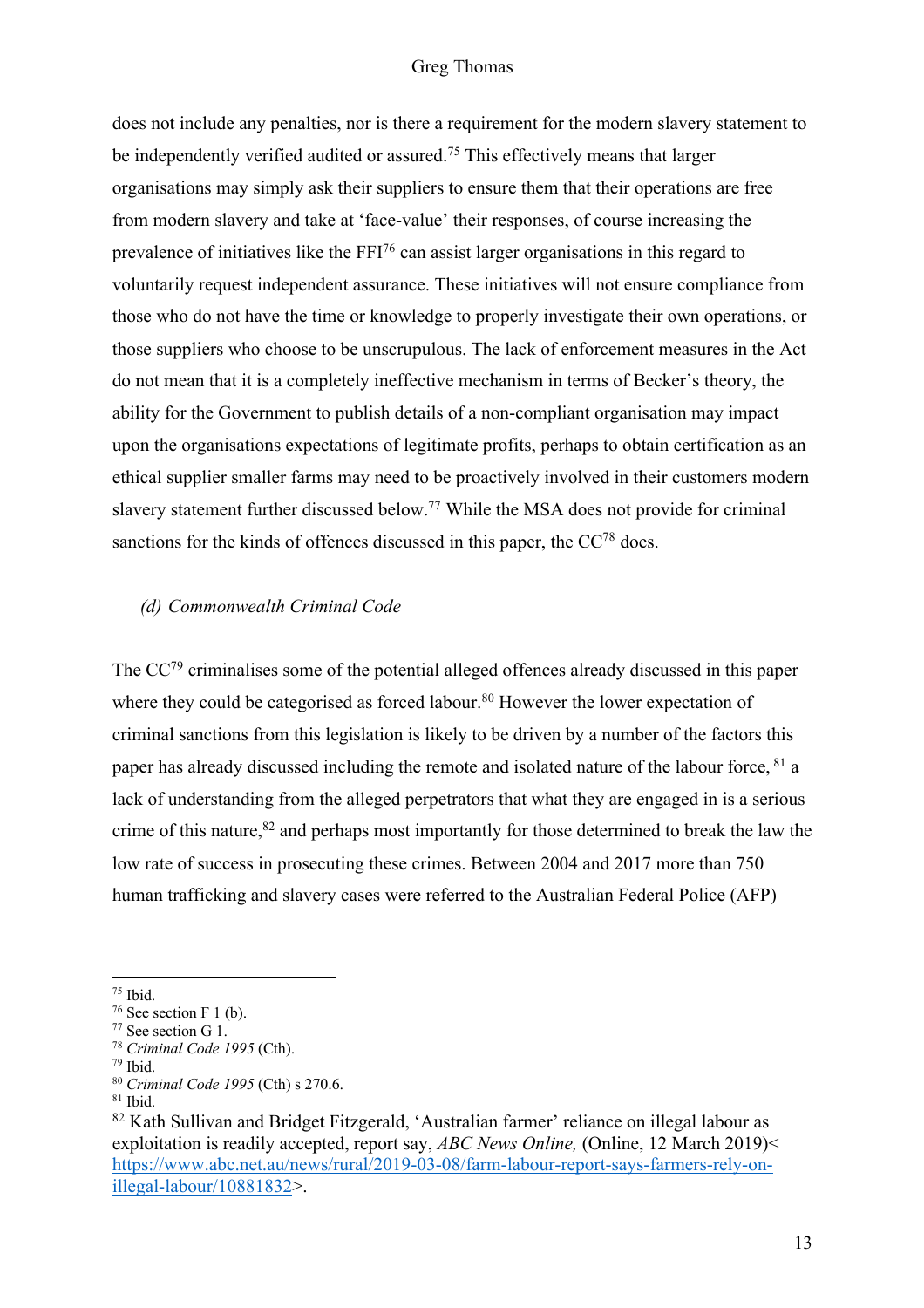resulting in just 20 successful prosecutions.<sup>83</sup> A charge for forced labour can be successfully prosecuted where a reasonable person in place of the victim due to coercion, threat or deception finds themselves in a position not to be free to cease providing their labour or leave the place where the labour is provided.<sup>84</sup> This coercion does not have to mean that escape was practically impossible, and the current definition in the CC considers that the labour can be obtained through more subtle forms of coercion, rather than through force or threats.<sup>85</sup> Relevant factors in the reasonable person test include the economic relationship between the victim and offence, the terms of any agreement between them and the personal circumstances of the victim including their lawful presence in Australia, understanding of the English language and their social and physical dependence on the alleged offender.<sup>86</sup> There are circumstances in which the alleged victims we have discussed would meet the criteria for this test, however it also may be due to the very same circumstances they find themselves in that they are reluctant to come forward, and that knowing this the alleged offenders may not apprehend an expectation of criminal sanction.

For example many of the alleged victims discussed in this paper have spoken of their accommodation being provided by their employer, meaning if they were to complain they may forfeit a place to live others have also spoken of the geographical isolation, which may mean that the alleged victims are unable to afford to immediately leave the area we have also discussed the issue of backpackers wanting to secure their second year visa extension by carrying out work in the agricultural sector as well as the fact that some migrant workers may not be legally allowed to stay and or work in Australia and risk deportation if they speak up.<sup>87</sup> All of these factors may discourage victims from coming forward and from providing evidence to aid prosecution because of the potential consequences to the victims. This is another reason why increased transparency and education through for example FFI and the NLHRS, may provide an additional barrier between victims and exploitation by making it clear to workers, customers, consumers and what it means to be an accredited organisation and what kind of behaviour to expect and how to encourage this using market forces<sup>88</sup> which

<sup>83</sup> Parliament of Australia, 'Inquiry into establishing a Modern Slavery Act in Australia 7. Criminal justice responses', *Parliament of Australia* (Webpage, 15 February 2017)

<sup>&</sup>lt;https://www.aph.gov.au/Parliamentary\_Business/Committees/Joint/Foreign\_Affairs\_Defence\_and\_Trade/Mod ernSlavery/Final\_report/section?id=committees%2Freportjnt%2F024102%2F25297>. 84 *Criminal Code 1995* (Cth) s 270.6.

 $85$  Ibid.<br> $86$  Ibid.

<sup>&</sup>lt;sup>87</sup> *Australian Meat Holdings v Kazi* [2004] OCA 14.

<sup>&</sup>lt;sup>88</sup> See section G 1.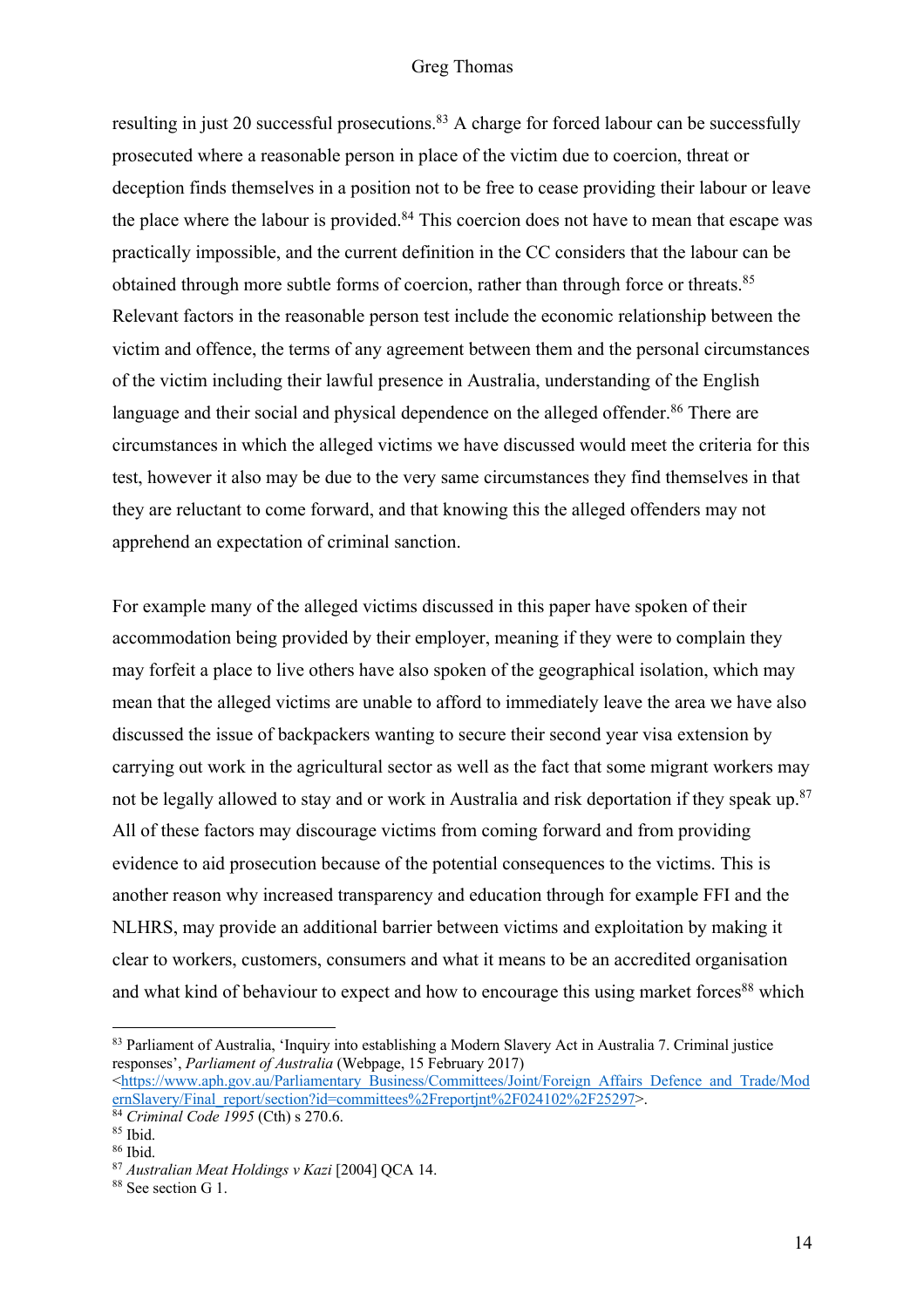may represent a critical part of the final thread of Becker's theorem to provide incentive to comply with the law, through the expectation of legitimate profits.<sup>89</sup>

# G *Expected Legitimate Income*

Some farmers appear to turn to illegal methods of obtaining labour as they feel that without resorting to these methods that their expectation of legitimate profits will be diminished.<sup>90</sup> This section discusses factors that negatively influence the expectation of legitimate profits and tools available to policy makers to increase that expectation. Timely access to labour is paramount to the agricultural sector, without the right labour at the right time farmers are forced to forgo legitimate profits. The NFF's 2030 roadmap has concluded that solving the deficit of labour in the agricultural workforce is an essential element to achieving a farm gate annual output value of  $\text{\$AUD100}$  billion by 2030.<sup>91</sup> The NFF has highlighted dual objectives of improving farmers' profits and the wages of workers and has recognised that the wages represent one of the largest portions of farm related expenditure.<sup>92</sup> Reforms aimed at reducing the exploitation of workers in this sector must be met with an increase in the timely supply of 'legitimate labour'. <sup>93</sup> Other profit maximisation methods are also required to ensure that reforms do not simply result in an increase in labour costs and ultimately to a reduction in farm profits, which according to Becker would drive some operators to continue to look for ways to commit crimes in order to maximise profits.<sup>94</sup>

#### 1 *Consumer Led Expected Income*

As well as increasing labour supply some other ways of maximising the expectation of legitimate income may be to educate consumers and retailers about the real costs of food production and encourage a consumer led drive towards more equitable returns for farmers. This paper has highlighted above initiatives like the FFI and the NLHRS however this paper suggests that a lack of consumer knowledge about the plight of migrant workers maybe

<sup>89</sup> W. Kip Viscusi *'Market Incentives for Criminal Behaviour'* in Richard B. Freeman and Harry J. Holzer (ed). *The Black Youth Employment Crisis* (University of Chicago Press, 1986) 301. <sup>90</sup> See section E 2.

<sup>&</sup>lt;sup>91</sup> National Farmers' Federation, '2030 Road Map Australian agricultures plan for a \$100 billion industry' <https://nff.org.au/wp-content/uploads/2020/02/NFF Roadmap 2030 FINAL.pdf.>

<sup>&</sup>lt;sup>92</sup> National Farmer's Federation, 'Worker shortage holds farmers to ransom', *National Farmer's Federation* (Blog, 8 March 2019) <https://nff.org.au/media-release/worker-shortage-holds-farmers-to-ransom/>.  $93$  See section G 2.

<sup>94</sup> W. Kip Viscusi *'Market Incentives for Criminal Behaviour'* in Richard B. Freeman and Harry J. Holzer (ed). *The Black Youth Employment Crisis* (University of Chicago Press, 1986) 301.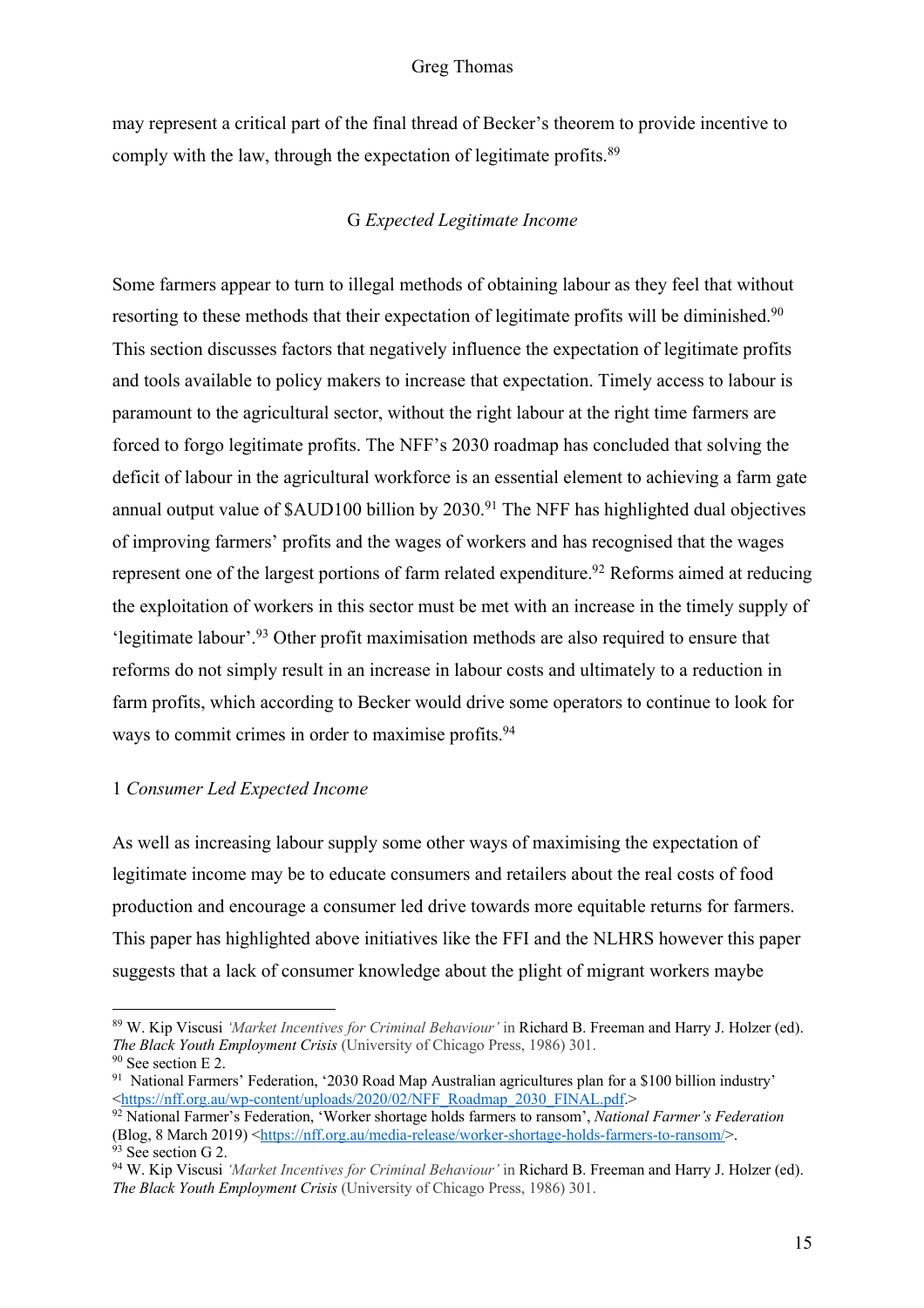skewing an organisations perception of the increased legitimate profits at stake by being legally compliant. It is suggested that industry and policy-makers may take this a step further and implement a household, consumer-based branding campaign to encourage consumers to only purchase agriculture produce that has been shown to be free from exploitative agricultural practices.

Industry groups and policy makers may consider the adoption of a highly visible marketing campaign perhaps by making use of a logo to identify to consumers which products are produced in a manner free from modern slavery, for example that the product has been produced with FFI sourced produce. There is some evidence that consumers are willing to pay a premium for products that uphold social values or point to sustainable and ethical practices.<sup>95</sup> On the other hand obtaining certification is not a cost-free option<sup>96</sup> discussed above<sup>97</sup> and price premiums alone do not translate to higher profits when balanced against additional costs.<sup>98</sup> In Colombia's small-scale coffee industry additional levels of certification did not translate to additional economic benefits.<sup>99</sup> For these reasons any efforts made by industry and policy makers to capitalise on a marketing initiative leading to premium prices accruing to farmers must carefully balance strategies to minimise costs and maximise efficacy. Effective initiatives of this nature have been found to include public information campaigns which accompany the use of a  $logo<sup>100</sup>$  to increase consumers' understanding of the meaning behind the logo. Visibility of the logo has also been found to be more effective in attracting consumers to purchase the products.101 Other strategies include ensuring that products bearing the logo are placed in a specific section of retailers premises, alongside other ethically or sustainably sourced products or by Using the products in public catering

<sup>96</sup> Ibid p 108.and Dietz T, Estrella Chong A, Grabs J, Kilian B. 'How effective is multiple certification in improving the economic conditions of smallholder farmers? Evidence from an impact evaluation in Colombia's Coffee Belt.' *The Journal of Development Studies*. 2020 Jun 2;56(6): p 1142.

<sup>95</sup> Annunziata A, Mariani A, Vecchio R. 'Effectiveness of sustainability labels in guiding food choices: Analysis of visibility and understanding among young adults.' *Sustainable Production and Consumption*. 2019 Jan 1;17:108.

<sup>&</sup>lt;sup>97</sup> Internal reference

<sup>98</sup> Dietz T, Estrella Chong A, Grabs J, Kilian B. 'How effective is multiple certification in improving the economic conditions of smallholder farmers? Evidence from an impact evaluation in Colombia's Coffee Belt.' *The Journal of Development Studies*. 2020 Jun 2;56(6):p 1158.

<sup>99</sup> Dietz T, Estrella Chong A, Grabs J, Kilian B. 'How effective is multiple certification in improving the economic conditions of smallholder farmers? Evidence from an impact evaluation in Colombia's Coffee Belt.' *The Journal of Development Studies*. 2020 Jun 2;56(6):p 1157.

<sup>100</sup> Annunziata A, Mariani A, Vecchio R. 'Effectiveness of sustainability labels in guiding food choices: Analysis of visibility and understanding among young adults.' *Sustainable Production and Consumption*. 2019 Jan 1;17: p 114.

 $101$  Ibid p 109.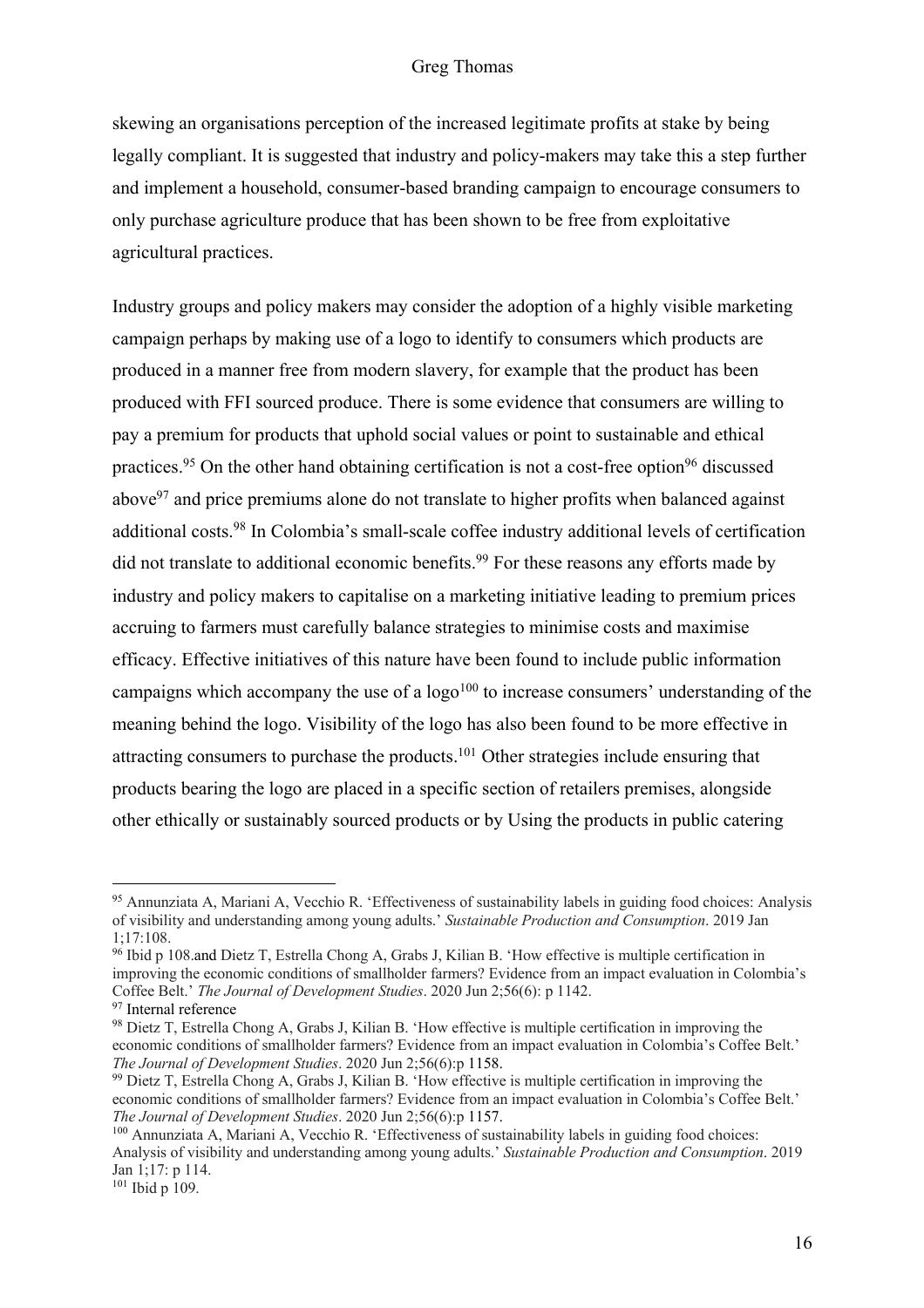settings, such as universities or the cafeterias of the military and civil service buildings accompanied with an education campaign has been another suggested method for increasing efficacy.102 Finally it has been suggested that labelling practices have a strong impact on public perceptions of such initiatives<sup>103</sup> and involving consumers in the logo design process might lead to a greater level of efficacy.<sup>104</sup> The Australian Government may be particularly interested in this strategy given recent public controversy related to a new made in Australia logo.105 As promising as such demand side initiatives are, industry and Governments should also look to the supply side reforms.

## 2 *Labour Market Led Expected Profits*

Currently the use of certain forms of migrant labour including those on working holiday class 417 visas have offered farmers an option that currently makes labour available to them legitimately amidst ongoing labour shortages,  $106$  but has also been shown to increase the risk of exploitation for these individuals. It has been argued that this visa scheme is 'providing farmers the easy option"<sup>107</sup> and that 'experts<sup>108</sup> and workers' unions have called for the visa program to be shut down due to its exploitative nature"<sup>109</sup> however removing this scheme without replacing it 'could cost the Australian economy \$13 billion'.<sup>110</sup> Therefore governments should strongly consider the lobbying from industry to implement an agricultural visa to create a legitimate means of maximising legitimate supply side cost advantages, as discussed above. 111

#### H *Conclusion*

<sup>102</sup> Ibid p 114.

 $103$  Ibid

 $^{104}$ ibid

<sup>105</sup> Emily Sakzewski 'Is the famous Australian Made kangaroo log rerally changing ?', *ABC News* Online (online, 1 July 2020) <https://www.abc.net.au/news/2020-07-01/is-the-famous-australian-made-kangaroo-logoreally-changing/12410214>.

<sup>106</sup> Neef A. 'Legal and social protection for migrant farm workers: lessons from COVID-19.' *Agriculture and Human Values*. 2020 May 19:1.

<sup>108</sup>Doyle, J and Howes, S., *Australia's Seasonal Worker Program: Demand-side constraints and suggested reforms* 

*<sup>&</sup>lt;*https://openknowledge.worldbank.org/bitstream/handle/10986/21491/943680WP0Box380nd0Suggested0Refo rms.pdf?sequence>

<sup>109</sup> Katri Uibu, 'There are new human rights here', *ABC News Online,* (Online, 15 September 2020) <https://www.abc.net.au/news/2020-09-15/backpacker-farm-workers-speak-of-wage $exploitation/12545294?nw=0$  >.

<sup>110</sup> Ibid.

<sup>111</sup> Internal ref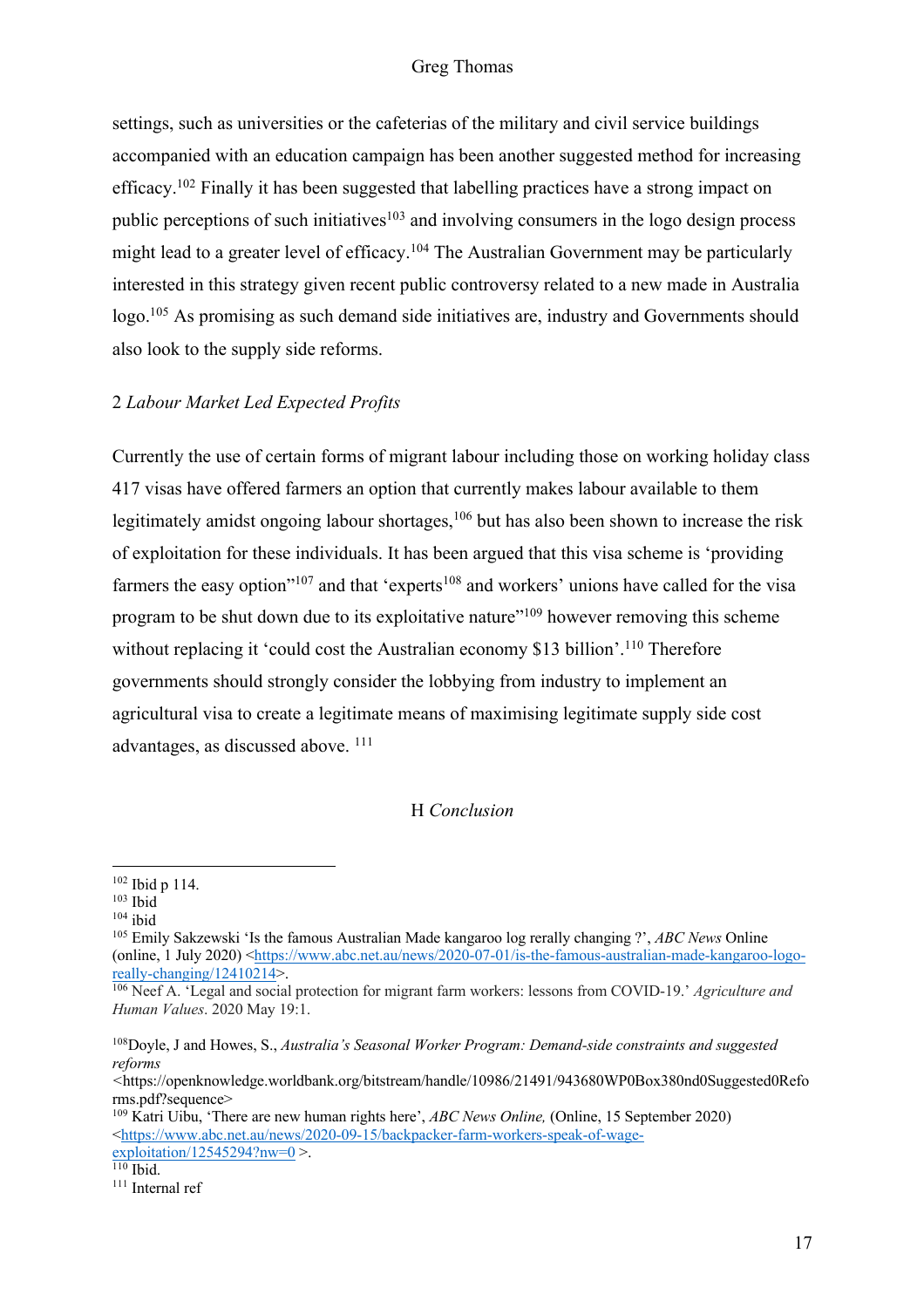This paper has explored examples of worker exploitation which may amount to at best noncompliance with Australian workplace law, through human trafficking and modern-day slavery at the more extreme end of the spectrum. By applying Becker's theorem this paper explored several drivers as to why operators in the Australian agricultural sector may be driven to commit these crimes due to a low expectation of criminal sanctions, compared with a relatively higher profit from engaging in the conduct relative to the expected profits of operating legitimately. This paper has explored constraints inherent in Australia's compliance framework which should be further researched and strengthened. In addition, this paper has propped that education and awareness campaigns should be implemented at levels of the supply chain. Finally, the paper has outlined two potential reforms that may increase expected economic benefits through potential demand-side and supply-side reforms. This paper recommends conducting further research including identifying other strategies for in increasing perceived economic benefits including reforms to increase market access for small agricultural concerns, providing marketing assistance and support to farmers,<sup>112</sup> this paper then recommends further research into these methods, those mentioned in this paper and other novel approaches to apply Becker's theory to increase compliance and to subject these methods to a cost benefit analysis before applying them to the sector.

<sup>112</sup> Dietz T, Estrella Chong A, Grabs J, Kilian B. 'How effective is multiple certification in improving the economic conditions of smallholder farmers? Evidence from an impact evaluation in Colombia's Coffee Belt.' *The Journal of Development Studies*. 2020 Jun 2;56(6):p 1158.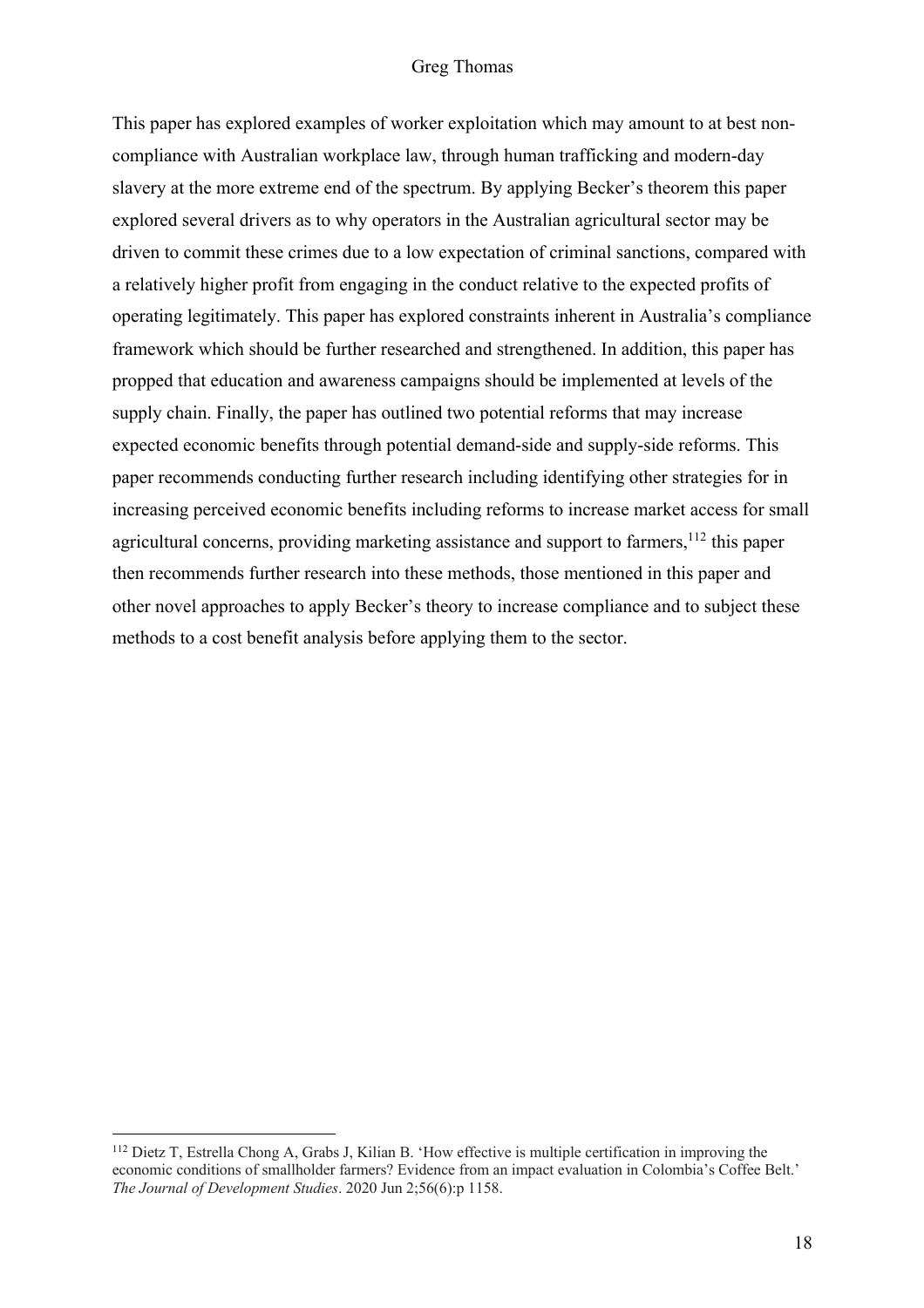# Bibliography

## A *Articles / Books / Reports*

Andreas Schloenhardt & Jarrod Jolly, *Trafficking in Persons in Australia myths and realities* (LexisNexis Butterworths  $1<sup>st</sup>$  ed, 2013) p 55.

Annunziata A, Mariani A, Vecchio R. 'Effectiveness of sustainability labels in guiding food choices: Analysis of visibility and understanding among young adults.' *Sustainable Production and Consumption*. 2019 Jan 1;17:108.

Australian Government, Australian Trade and Investment Commission, *Why Australia Benchmark Report 2020.*

Australian Government, Productivity Commission, *Trends in Australian Agriculture, Productivity Commission Research Paper* (2005).

Dietz T, Estrella Chong A, Grabs J, Kilian B. 'How effective is multiple certification in improving the economic conditions of smallholder farmers? Evidence from an impact evaluation in Colombia's Coffee Belt.' *The Journal of Development Studies*. 2020 Jun 2;56(6):1141-60.

Doyle, J and Howes, S., *Australia's Seasonal Worker Program: Demand-side constraints and suggested reforms* 

*<*https://openknowledge.worldbank.org/bitstream/handle/10986/21491/943680WP0Box380nd0Suggested0Refo rms.pdf?sequence>

Howe, J., Clibborn, S., Reilly, A., van den Broek, D., Wright, C, 2015, '*Towards a durable future: tackling labour challenges in the Australian horticulture industry'* , The University of Sydney.

International Labour Organisation, *Profits and Poverty: The economics of forced labour,* (2014).

Jackson, T & Martin, '*Trends in the size of Australian farms'*, Agricultural Commodities, vol. 4, no. 3, pp. 122– 131, viewed 23 August 2020.

<https://search.ebscohost.com/login.aspx?direct=true&db=edsibc&AN=edsibc.635300971654194&site=edslive&scope=site>.

Mares, P., 2005, July. '*Seasonal migrant labour: a boon for Australian country towns.*' *2nd Future of Australia's country towns conference* (pp. 11-13).

National Farmers' Federation, '2030 Road Map Australian agricultures plan for a \$100 billion industry' <https://nff.org.au/wp-content/uploads/2020/02/NFF\_Roadmap\_2030\_FINAL.pdf.>

Neef A. 'Legal and social protection for migrant farm workers: lessons from COVID-19.' *Agriculture and Human Values*. 2020 May 19:1.

Newsome, L 2020, '*Beyond "get big or get out*': Female farmers' responses to the cost-price squeeze of Australian agriculture', Journal of Rural Studies, vol. 79, pp. 57–64, viewed 23 August 2020,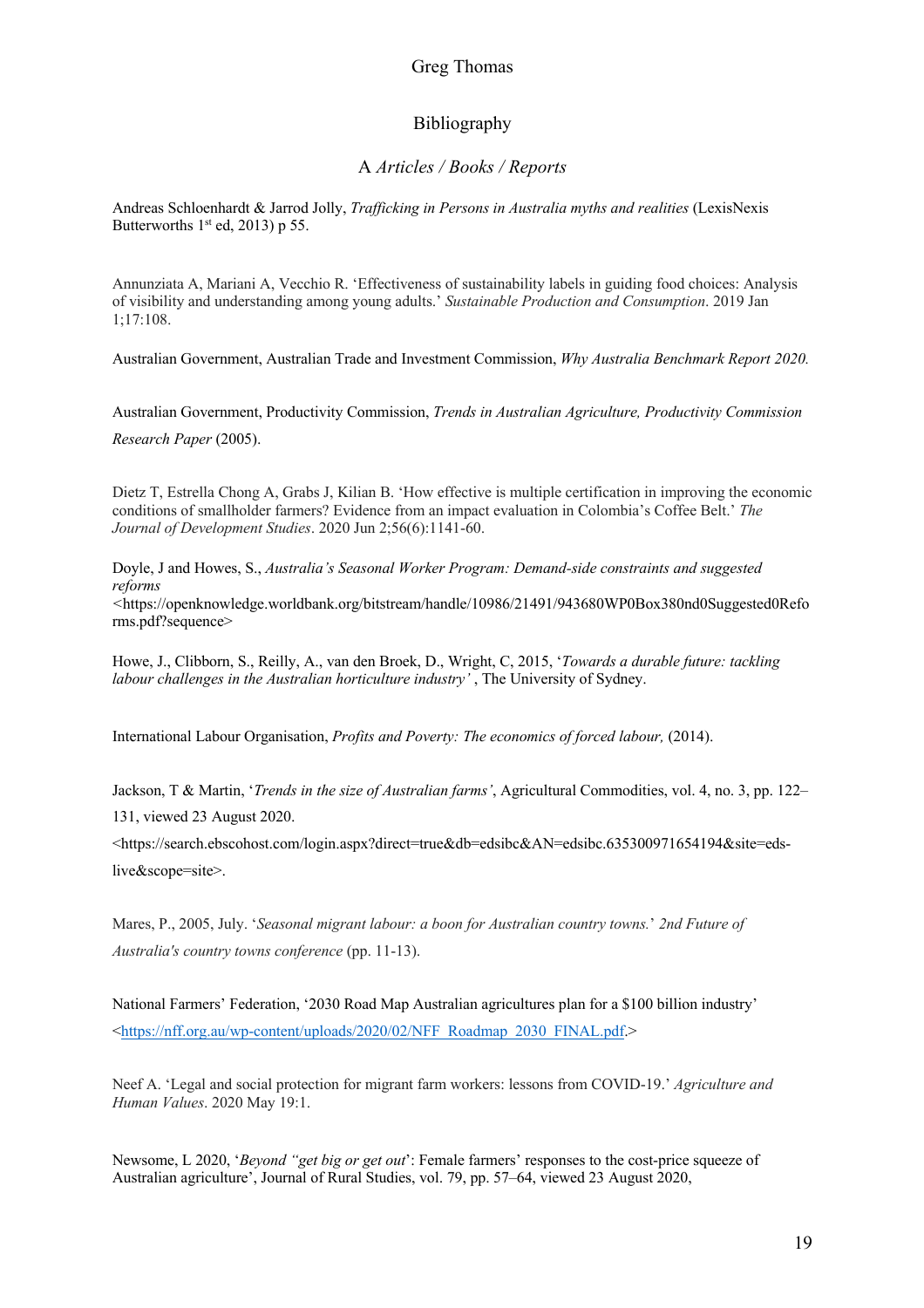<https://search.ebscohost.com/login.aspx?direct=true&db=edselp&AN=S0743016719314597&site=edslive&scope=site>

<sup>1</sup> W. Kip Viscusi *'Market Incentives for Criminal Behaviour'* in Richard B. Freeman and Harry J. Holzer (ed). *The Black Youth Employment Crisis* (University of Chicago Press, 1986) 301.

## B *Cases*

*Inspector Hortle* v *Aprint* [2007]. *Australian Meat Holdings v Kazi* [2004] QCA 14.

### C *Legislation*

*Modern Slavery Act 2018* (Cth). *Criminal Code 1995* (Cth)

#### E *Other*

Australian Government, 'Employees pay, leave and entitlements' *business.gov.au* (Webpage, 1 September 2020) <https://www.business.gov.au/people/pay-and-conditions/employees-pay-leave-and-entitlements>.

<sup>1</sup> Australian Government Department of Home Affairs, 'working holiday visa (subclass 419) first working holiday visa', *Department of Home Affairs*, (Webpage, 18 June 2020)  $\lt$ https://immi.homeaffairs.gov.au/visas/getting-a-visa/visa-listing/work-holiday-417/first-working-holiday-417>.

<sup>1</sup> Australian Government Department of Home Affairs, 'working holiday visa (subclass 419) second working holiday visa', *Department of Home Affairs*, (Webpage, 18 June 2020)  $\lt$ https://immi.homeaffairs.gov.au/visas/getting-a-visa/visa-listing/work-holiday-417/second-working-holiday-417>.

Emily Sakzewski 'Is the famous Australian Made kangaroo log rerally changing ?', *ABC News* Online (online, 1 July 2020) <https://www.abc.net.au/news/2020-07-01/is-the-famous-australian-made-kangaroo-logo-reallychanging/12410214>.

Fair Farms, 'About Fair Farms', *Fair Farms*, (Webpage, 2019)< https://www.fairfarms.com.au/about-us/>.

Growcom, 'Coles accepts Fair Farms Certification' (Media Release 26 May 2020) <https://www.growcom.com.au/2020/05/26/coles-accepts-fair-farms-certification/>.

Kath Sullivan and Bridget Fitzgerald, 'Australian farmer' reliance on illegal labour as exploitation is readily accepted, report say, *ABC News Online,* (Online, 12 March 2019)< https://www.abc.net.au/news/rural/2019-03- 08/farm-labour-report-says-farmers-rely-on-illegal-labour/10881832>.

Katri Uibu, 'There are no human rights here', *ABC News Online,* (Online, 15 September 2020) <https://www.abc.net.au/news/2020-09-15/backpacker-farm-workers-speak-of-wageexploitation/12545294?nw=0 >.

<sup>1</sup> National Farmer's Federation, 'Worker shortage holds farmers to ransom', *National Farmer's Federation*  (Blog, 8 March 2019) <https://nff.org.au/media-release/worker-shortage-holds-farmers-to-ransom/>.